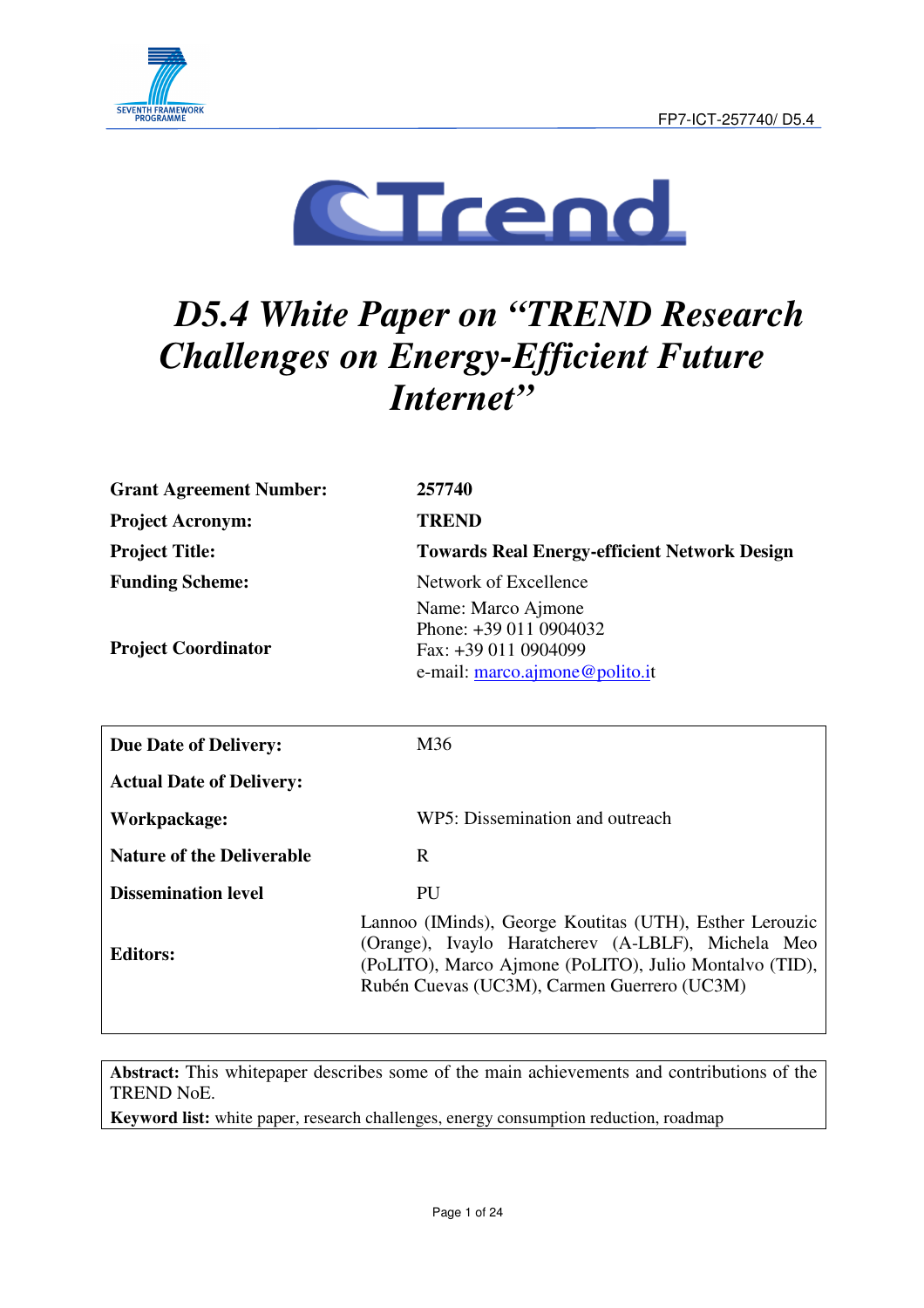

# **Disclaimer**

*The information, documentation and figures available in this deliverable are written by the TREND Consortium partners under EC co-financing (project FP7-ICT-257740) and does not necessarily reflect the view of the European Commission.* 

*The information in this document is provided "as is", and no guarantee or warranty is given that the information is fit for any particular purpose. The user uses the information at its sole risk and liability.*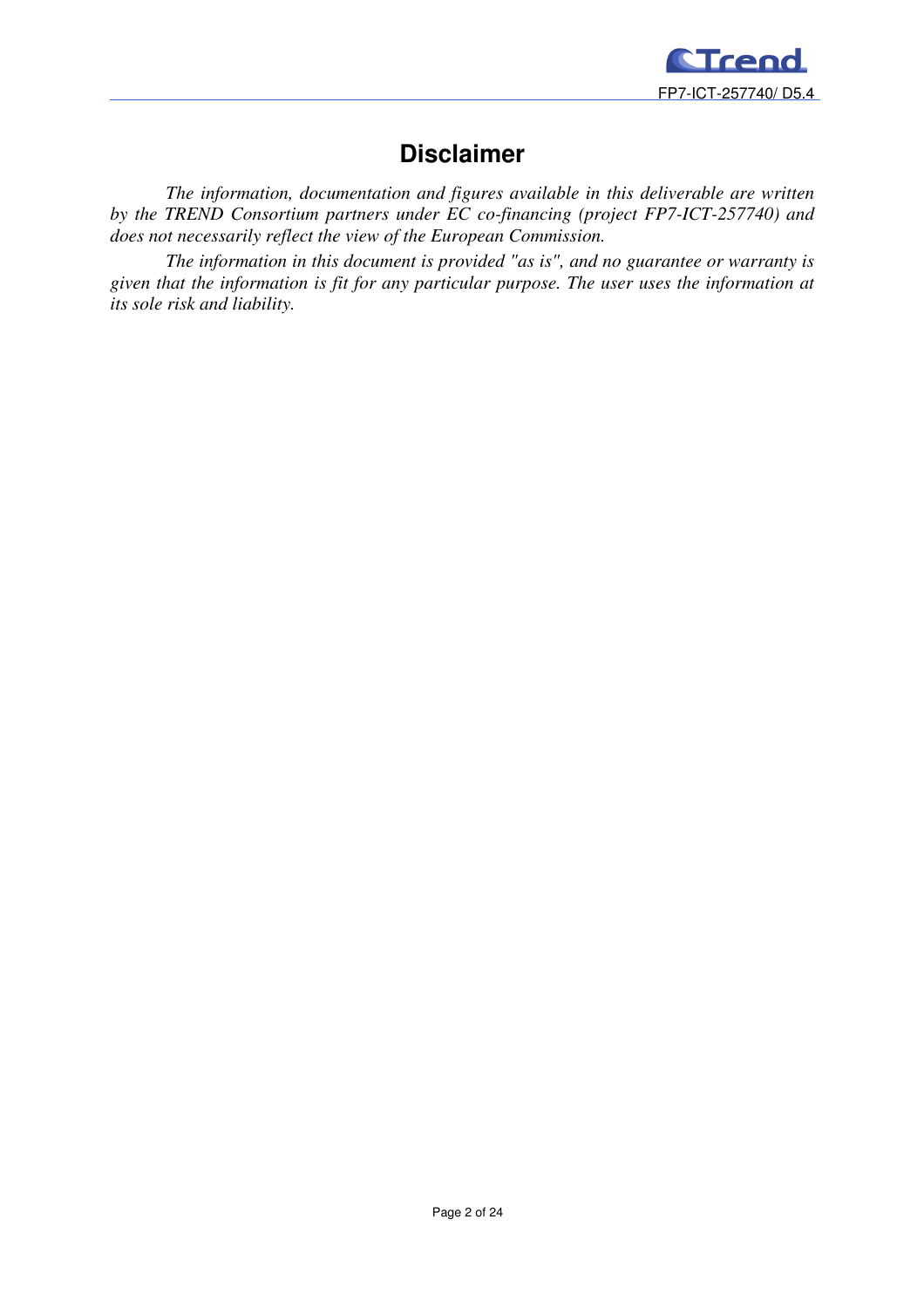

# TREND Research Challenges on Energy-Efficient Future Internet

# TOWARDS REAL ENERGY-EFFICIENT NETWORK DESIGN

TREND integrates the activities of major European players in networking, including manufacturers, operators, research centers, to quantitatively assess the energy demand of current and future telecom infrastructures, and to design energy-efficient, scalable and sustainable future networks.

The TREND NoE consortium www.fp7-trend.eu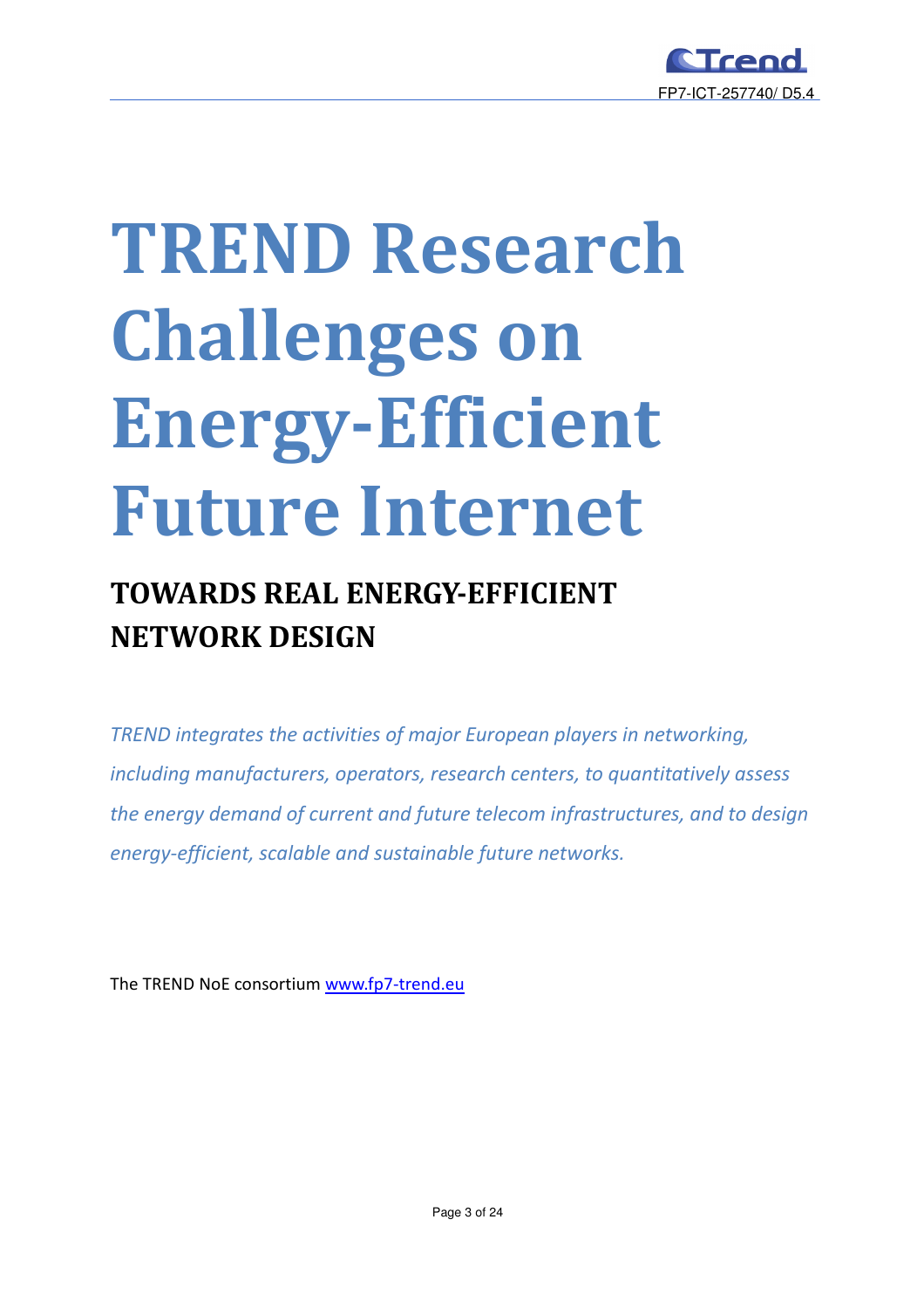

# **1. Introduction**

"This whitepaper describes some of the main achievements and contributions of the TREND NoE as well as some indications for future steps towards energy-efficient networking"

Telecommunication/computer networks have become a critical infrastructure for our societies: from an academic playground they have grown to become an essential enabler for information access and knowledge sharing, for electronic commerce and entertainment. Broadband Internet access has drastically changed the way we live and work. Just few examples: every student today finds on the Internet much more information than what could be found only on the most respected source of general information, such as the Encyclopædia Britannica, before the Internet; travel planning has become so much easier on the Internet that travel agencies are going bankrupt; movies and TV series can now be watched on the Internet with a much wider choice than with movie theatres or traditional TV programs. As a result, the access to the Internet is becoming a primary need for a large portion of the world population, up to the point that some groups advocate its introduction in the list of human rights, and that some forms of addiction are emerging.

From a technical perspective, this implies that the number of Internet users, and the amount of traffic they generate, keeps growing at an exponential pace. The famous Cisco Visual Networking Index report [1] forecasts that global average Internet traffic will grow at a compound annual rate of 23 percent from 2012 to 2017, and peak Internet traffic will increase even more rapidly. The annual global Internet traffic will reach 1.4 zettabytes by the end of 2017 (a figure which is far beyond our normal accounting habits), and the peak hourly Internet traffic will reach 865 Tbps by the same date, equivalent to 720 million people streaming a high-definition video continuously. As regards equipment, end users are installing more and more networking devices in their homes and offices, and network operators need to react with a parallel increase in their network equipment and in its capabilities.

One of the consequences of this "race to networking" is that the amount of energy necessary to operate the installed equipment is growing to worrisome levels. The networking research community started realising this issue in the first half of the last decade, and energy-efficient networking (or green networking) became a hot topic around 2007. Researcher started looking into key questions on energy consumption of communication networks, like: *"Is the current growth of energy consumption in telecom infrastructures sustainable?"*; *"Can we generate and transport enough electricity to provide high bandwidth access to all in metropolitan areas?"*; *"Are optical technologies more energyfriendly than electronics?"*; *"Is the Internet protocol suite needlessly wasting energy?"* 

The European Commission was quick in realizing the relevance of this topic, which started appearing in the Work Programmes of its  $7<sup>th</sup>$  Framework Programme (FP7). A pioneer FP7 project, EARTH (Energy Aware Radio and neTwork tecHnologies) [2], was launched in 2010, with the goal of "addressing the global environmental challenge by investigating and proposing effective mechanisms to drastically reduce energy wastage and improve energy efficiency of mobile broadband communication systems, without compromising users perceived quality of service and system capacity."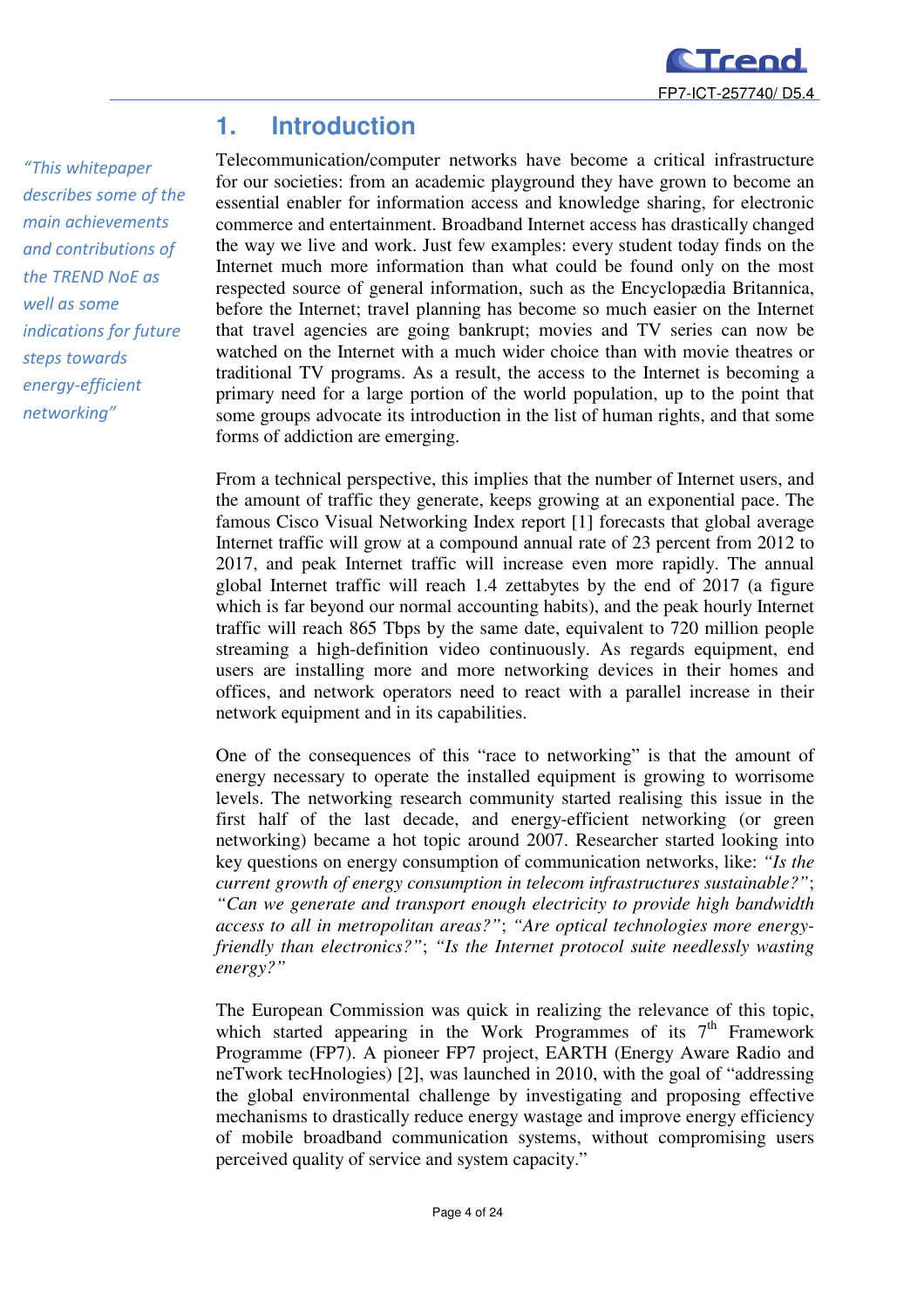

"A new holistic approach to energyefficient and sustainable networking"

In 2011, FP7 activated the TREND (Towards Really Energy-efficient Network Design) Network of Excellence (NoE) [3], whose aim was "to establish the integration of the EU research community in green networking with a long term perspective to consolidate the European leadership in the field."

TREND has contributed during the last three years to the international research on green networking, establishing itself as one of the primary hubs for researchers in this field. Some of the most relevant achievements of TREND include:

- Collection of comparable data to assess the power consumption of terminals, devices and infrastructures, and identification of the power consumption trends in the field of networking.
- Identification of energy-friendly devices, technologies, algorithms, protocols and architectures, and investigation of how they can be introduced in operational networks.
- Definition of new energy-aware network design criteria.
- Experimentations that prove the effectiveness of the proposed approaches.
- Identification of a roadmap for energy-efficient networking.

A holistic approach was taken, considering all network segments, from user terminals, to access networks, to metro and backbone networks, to applications, to data centers, both in evolutionary scenarios and in clean-slate designs.

This white paper describes some of the main achievements and contributions of the TREND NoE as well as some indications for future steps towards energyefficient networking. The rest of this paper is organized as follows. Section 2 describes and explains the main insights of one the initial goal of the TREND researchers on collecting data on real electricity consumption of communications networks. Section 3 focuses on the segment of backbone networks, including aspects of network design and operation. Section 4 is de devotes to energy-efficient datacenters. The access part of the networks is discussed in Section 5 (wireless access networks) and Section 6 (optical access networks). Finally, Section 7 introduces a roadmap in energy-efficient networks covering aspect to be tackled by equipment designers, operators, standardization fora, and networking researchers.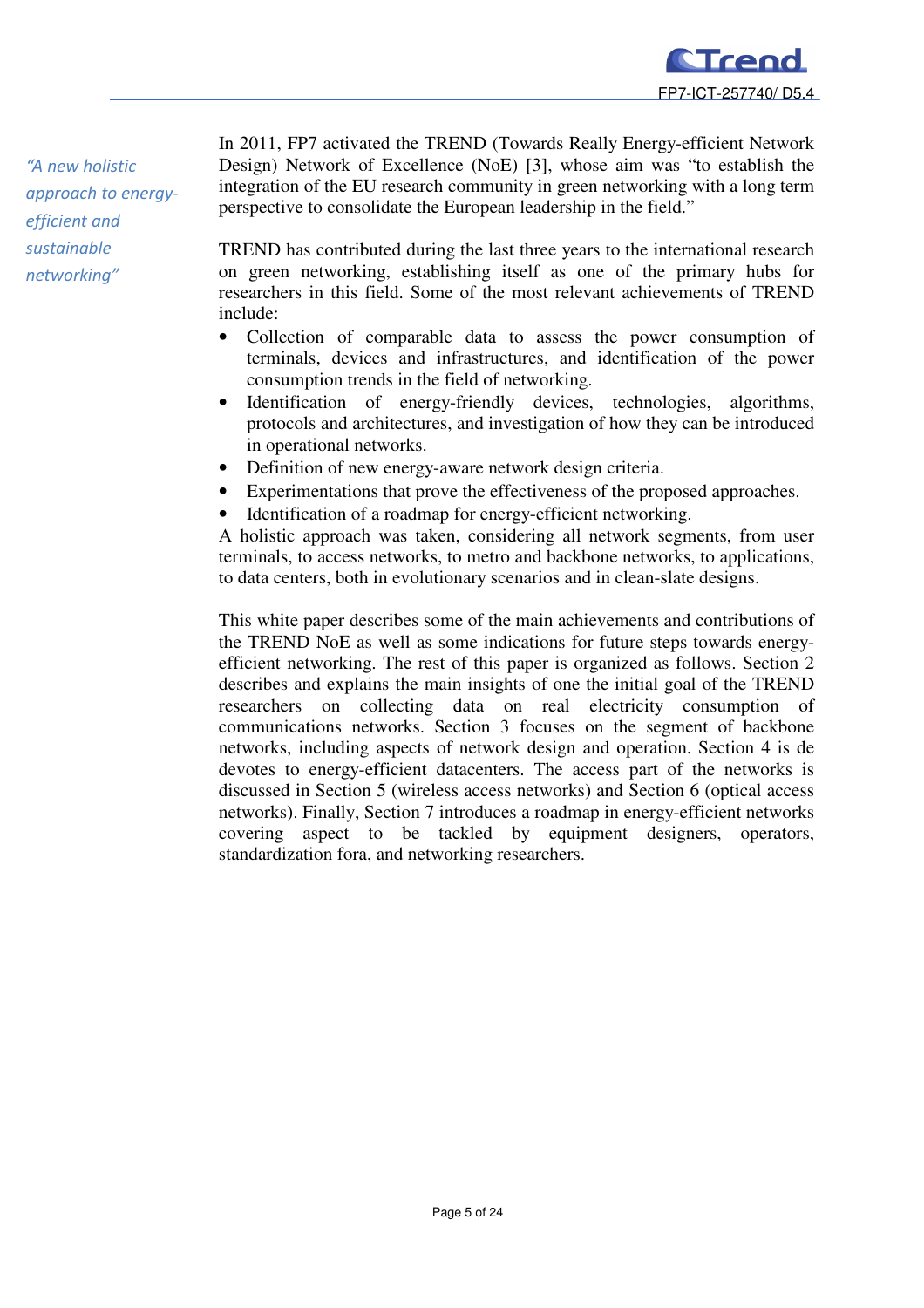

## **2. Worldwide electricity consumption of communications network**

Collecting data on real electricity consumption of communications networks has been one of the initial goals of the TREND researchers [4]. It is an essential first step in order to play with trusted data, share them with the research community, design energy aware networking solutions and finally assess the impact of introducing new energy efficient technologies.

Often-cited values for the footprint of communication networks and ICT in general date from five to ten years ago or are extrapolations based on these values. Previous report [5] on the worldwide energy needs for ICT was based on data from 2007. In the Smart2020 report [6], which studied both the footprint of ICT and its enabling effect to reduce emissions, the network section of the analysis was based on reported energy consumption values of telecom providers in 2002. These values were then extrapolated based on the expected increase in subscriptions in 2002-2020. Another extensive study on greenhouse gas emissions and operational electricity use in ICT by Malmodin et al. [7] also provided estimates for 2007. In the past five years, the electricity consumption in networks was likely transformed by fiber rollout, smart devices requiring mobile internet access and rapid customer base growth in emerging markets.

TREND contributed to energy consumption data collection and forecast with a top-down analysis of the total global electricity consumption in communications networks, based on results on recent data (2007-2011), aiming to obtain an updated estimate for the network share of the worldwide electricity consumption in 2012. The considered components of the communications networks are: telecom operator networks, office networks, and customer premises equipment. Only the in-use electricity consumption is taken into account: the energy consumption due to the manufacture and dismissal phases is not considered.

The results are summarized in Fig. 1. Telecom operator networks make up almost three quarters of the network electricity consumption, the remaining quarter is used by customer premises equipment and office networks. The estimation of the contribution of the mobile network is between 40% and 60%.

The total worldwide electricity consumption in communication networks has increased from 219 TWh per year in 2007 to 354 TWh per year in 2012. This corresponds to an annual growth rate of 10%. When we compare this to the total worldwide electricity consumption [8], we see that the share of networks is becoming increasingly important (dotted line in Fig. 1). Where communication networks only consumed about 1.3% of worldwide electricity in 2007, their relative contribution has increased to 1.8% in 2012.

Since the electricity consumption in communication networks is growing at a faster pace (annual growth rate  $\approx 10\%$  in the interval 2007-2011) than the overall electricity consumption (annual growth rate  $\approx 3\%$  in the interval 2007-2011), the relative share of communication networks is increasing. These results and the fact that data rates and subscription numbers are forecasted to continue to grow exponentially in the next years (as we already mentioned, the Cisco

"TREND results show that the network electricity consumption is growing fast, at a rate of 10% per year, and its relative contribution to the total worldwide electricity consumption has increased from 1.3% in 2007 to 1.8% in 2012"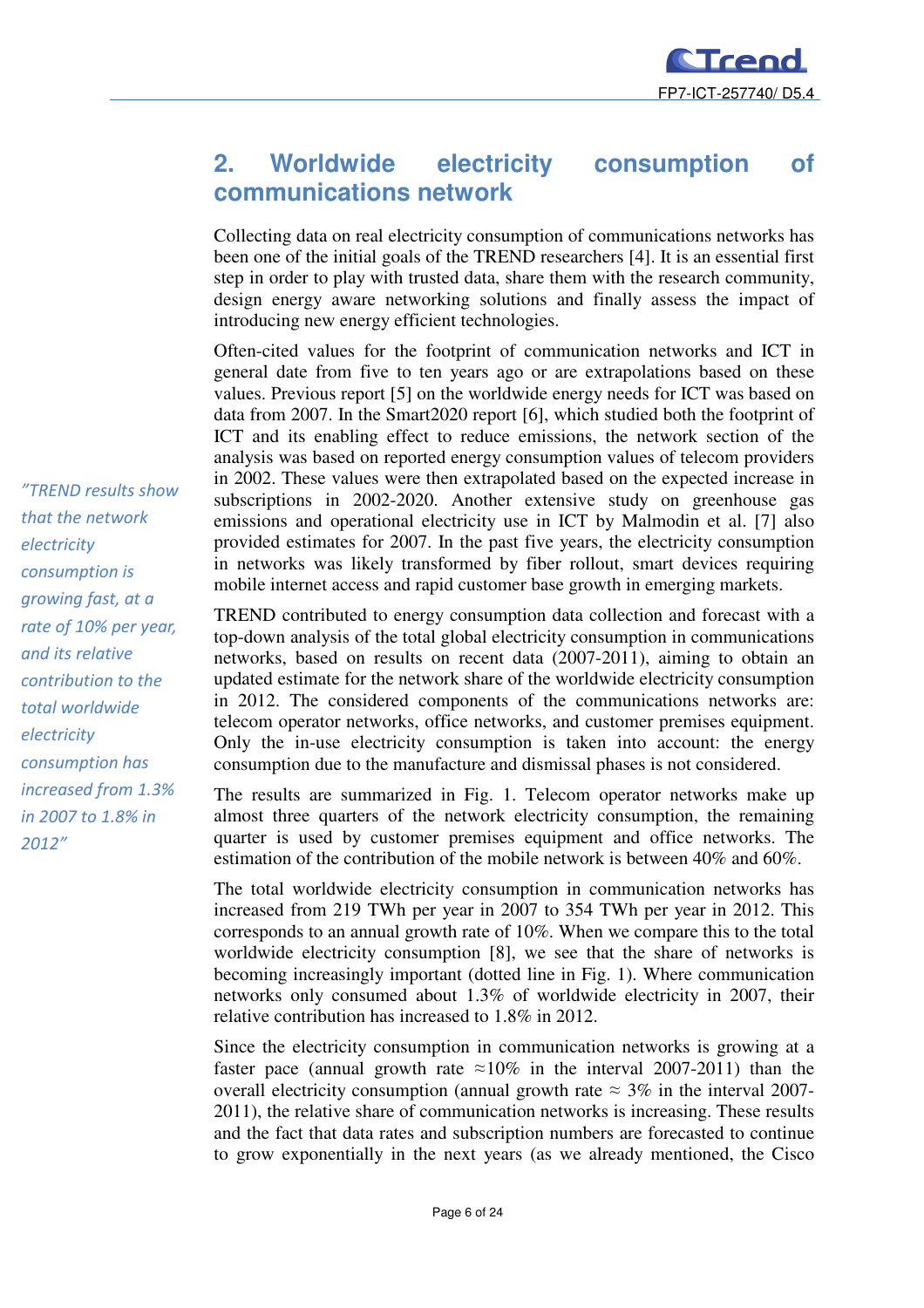

Visual Networking Index report [1] forecasts that global average Internet traffic will grow at a compound annual rate of 23% from 2012 to 2017. Subscription numbers are globally predicted to grow at rates between 10 and 20% by the ITU in the 2012 report Measuring the Information Society [9]), confirm the need to invest in more energy efficient network technologies.



Fig. 1. Worldwide use phase electricity consumption of communications networks (columns, left axis) and share of networks in total worldwide electricity consumption (dotted line, right axis). Source: [4]

These numbers suggest that the problem of the increase in energy consumption of telecommunication networks, intuitively perceived as important by the scientific community only a few years ago, is going to become dramatically worse in the next years. Countermeasures to slow down this trend are necessary not only to achieve (important) cost reductions for network operators, but also to guarantee the sustainability of future communication networks. In this context, the wide set of solutions proposed by TREND becomes a strategic means for operators and rulers to tackle the problem.

For what concerns the breakdown of the energy consumption among the various segments and components of the networks, the analysis performed by TREND shows that energy consumption distributes among segments and components in a relatively fair way, meaning that it is necessary that all parts of the network are redesigned with energy efficiency as a fundamental objective. For this reason, the TREND consortium has developed new, comprehensive, energy-aware approaches to networking, including core, metro, access, and home networks (considering both wired and wireless technologies), as well as data centers.

In what follows, we will shortly review some of the main solutions proposed by TREND for the various network segments and related technologies. This will also give a view of how the networks of the future will operate to cope with the critical issue of sustainability.

The description of the solutions in the rest of this paper is organized into solutions for the backbone, the datacenters and the access networks. A

"TREND researchers have joined their efforts to develop new, comprehensive, energy-aware approaches to networking with a clear target towards an energy-efficient network as a whole, including core networks, wired and wireless access networks as well as customer premises network equipments and data centers"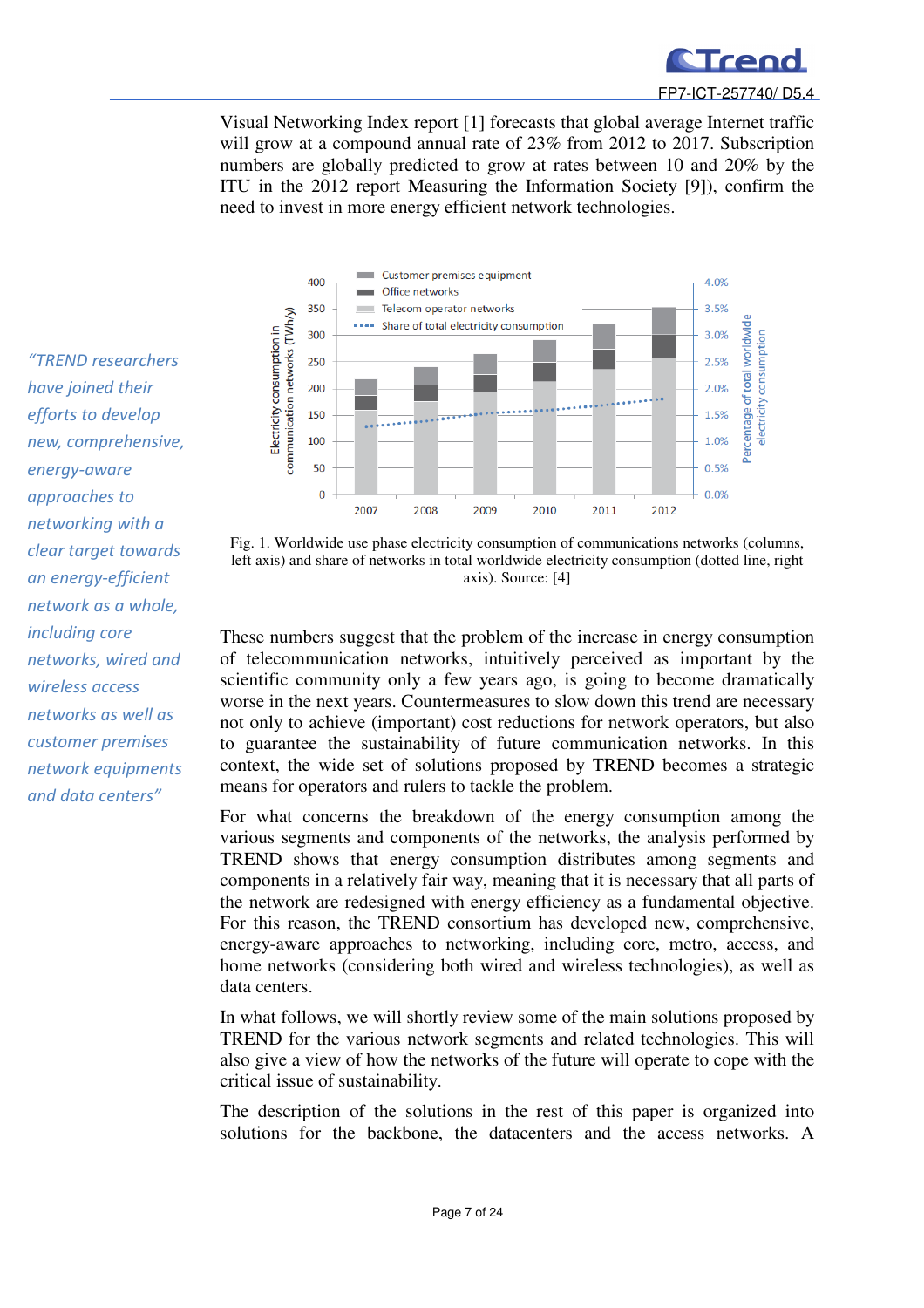

discussion of the next steps and some conclusions will be drawn at the end of the paper.

# **3. Energy-efficient backbone networks**

The main results achieved by TREND for the backbone networks are described and discussed in [10] and [11]. The first paper is focused in optical networks including the access and core parts, while the second one deals with core and metro networks including data centers (Fig. 2).

From the energy perspective, data centers have already been identified as a critical segment [12]. Meanwhile, core networks are expected to generate the biggest increase in electricity consumption [13] because their equipment number grows almost proportionally to the data traffic. Assuming similar exponential growth [1] as observed over the last decade, the segment will also be critical on the 2020 horizon.

TREND objective has been then to provide solutions for energy-efficient future backbone networks capable of sustaining traffic growth with reduced energy consumption. The effort is twofold: on the one hand, more efficient networks and data centers architecture are proposed and investigated; on the other hand, a more energy efficient way to operate the networks is envisioned. In this paper, data centers will be discussed later in Sec. 4; here we focus on network design and operation.



Fig. 2. Generic operator network architecture and domains studied within TREND. Source: [10][11]

#### **3.1 Energy-efficient network design**

In typical IP-over-WDM core networks, the IP nodes represent the largest share in the total power consumption. It has been shown to be as high as 60% of the total power consumption [14]. Therefore, any solution that allows reducing the average number of IP hops required to route a demand will usually decrease the

"The energy consumption of core networks can be significantly reduced if appropriate choices are performed during the design phase"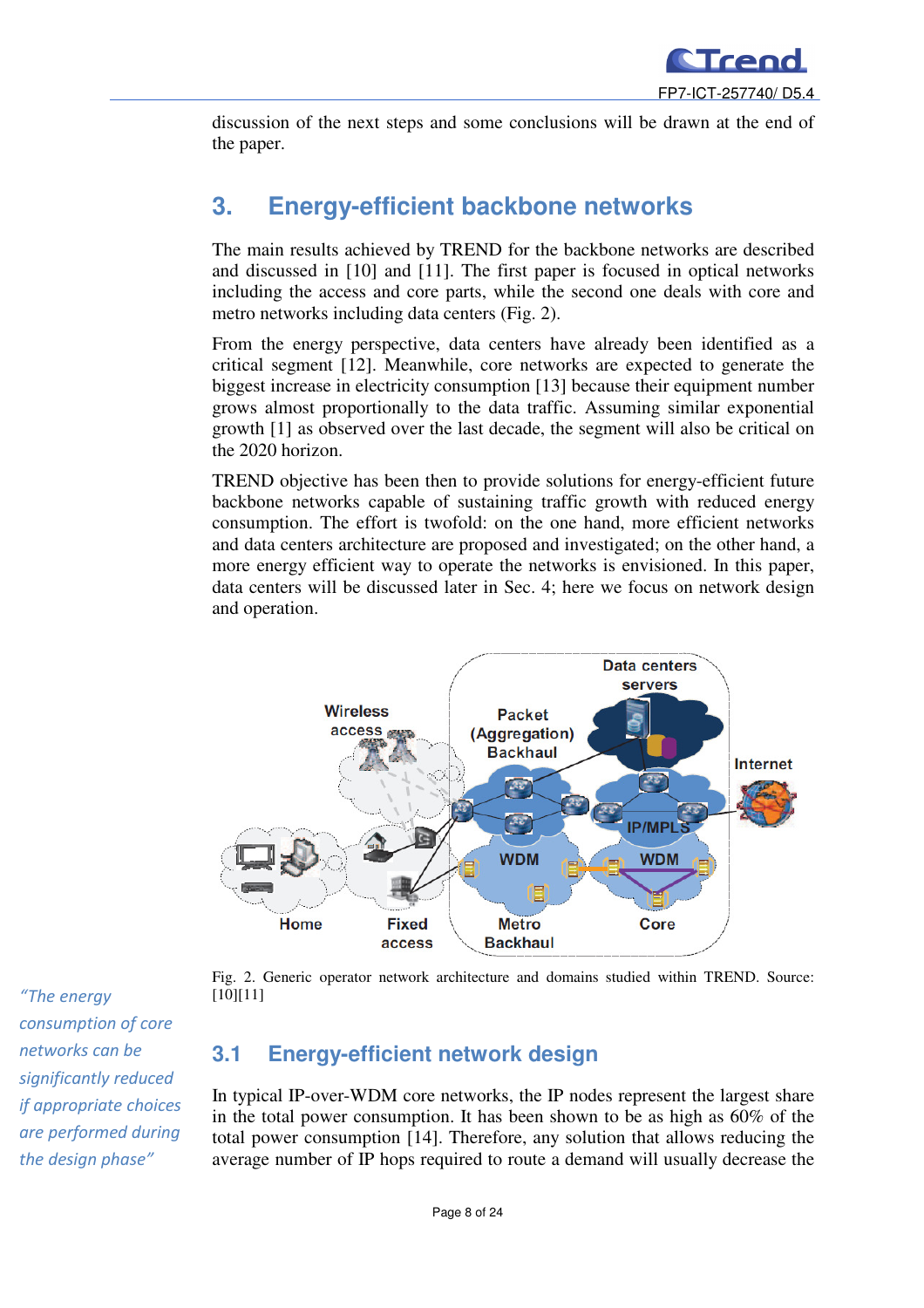

power consumption of the core network. *Optically bypassing the IP routers* is a well-known technique to reduce the IP hop count. The idea is that traffic not intended for the IP node, remains in the optical layer and thus bypasses the IP, with the associated costs related to the conversion from the optical to the electronic domain and the electronic operations. This *allows us to reduce load of f the router and the associated power consumption.*

For sufficiently large demands, this technique was shown in [14] to allow energy savings of up to 50% in the pan-European Géant network. A more extensive analysis in [15] shows that these savings are for a great deal depending on the mesh degree of the network, the ratio of the average demand over the line rate, and the average physical link length. High(est) savings are achieved for the combination of demands close to (but below) the channel line rate, sparsely meshed networks (corresponding to realistic networks with node degrees of around 3), and not very long links.

Besides trying to reduce the IP hop count, there are other possibilities to make the network design more energy efficient. In the design of the network, traditionally aiming at reducing capital expenditures (i.e., the costs of investments on the devices of the infrastructure) or maximizing the performance, energy consumption should be introduced as a new design variable [12] with respect to which network design should be optimized. Achievable energy savings that range from 10% to 30% depending on the network topology and the traffic load [16] are feasible.

Another design choice *concerns the routing of the traffic demands: single-path vs. multi-path routing.* Adopting multipath routing requires that each traffic demand is split into several sub-demands routed independently, potentially following different paths from the source to the target node. Multi-path routing can achieve a more effective traffic grooming, resulting in some network interfaces that are underutilized and can be put in sleep modes resulting, as a consequence, in lower network energy consumption. Savings are significant only for low values of the traffic load, when grooming is possible and effective; otherwise the savings reach roughly 10% [16].

In summary, the energy consumption of core networks can be significantly reduced if appropriate choices are performed during the design phase. However, some of the energy wise choices may reduce network performance. For example, optical bypass may reduce network availability because in case of a failure, it prevents from re-routing at the intermediate router that has been bypassed; thus a trade-off between energy reduction and performance must be chosen.

A more energy efficient network can be achieved by properly adapting the design, as in the solutions mentioned above, but also by exploiting at best the potentiality of optical technologies. TREND has investigated to what extend optical technologies can be revisited with energy consumption reduction as a main goal. In particular, the benefits of both subwavelength photonic switching technologies and optical burst switching have been considered.

As already mentioned, to reduce energy consumption, optical switching of lightpath should be used instead of electronic at intermediate network nodes so as to eliminate the need for optical to electronic to optical (O/E/O) conversion in the core nodes of the network. On the downside, this suffers from both

"Optically bypassing the IP routers is a well-known technique to reduce the IP hop count. The idea is that traffic not intended for the IP node, remains in the optical layer and thus bypasses the IP. This allows us to reduce the capacity of the router and the associated power consumption"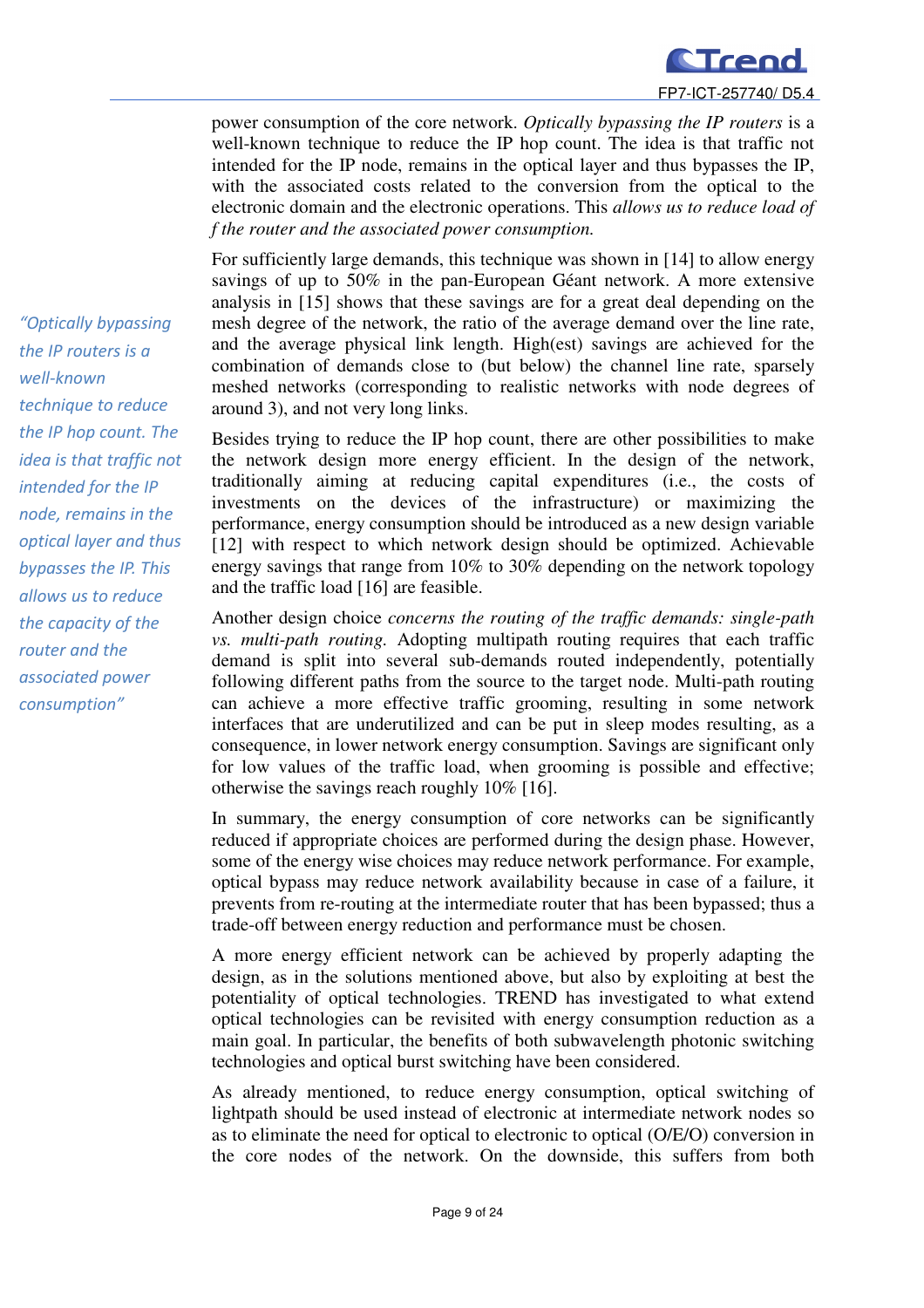

scalability and efficiency issues especially in metro and backhaul networks, where there may be higher discrepancy between the effective traffic and the wavelength channel granularity. Aggregation is then needed to avoid dedicating a wavelength to a single source-target pair leading to severe bandwidth waste. In current networks, the bandwidth of every wavelength channel is dynamically shared among several source-target pairs thanks to electronic switching. Subwavelength photonic switching technologies are also providing this capability and might be very effective in substitution to electronic switching.

Optical Burst Switching (OBS) with reduced processing overhead and switching constraints may be an interesting solution for meshed networks. In OBS networks, incoming IP packets are aggregated into larger optical bursts at the edge of the OBS network. Unlike time-slotted solution bursts of data may have variable length and can be sent asynchronously.

Several flavors of control exist and we showed that the most promising solutions are the ones that avoid burst loss [17]. By eliminating O/E/O conversion at intermediate nodes, OBS is likely to considerably reduce power consumption. TREND researchers investigate a recent proposal for subwavelength switching at burst granularity has shown by means of a detailed comparative study that subwavelength switching solutions are expected to reduce the energy consumption by some 50% when compared to today's[18].

In summary, energy efficiency increase in the backbone network though network design can be achieved mainly in two ways: by rethinking the network design so as to push a more intense use of the optical layer with respect to the electronic one and by relying on technologies that allow a reduction of electronic switching and ease traffic grooming.

#### **3.2 Energy-efficient network operation**

Prevoius section considered the energy consumption reduction that can be achieved by a proper network design. Once the network is deployed, additional savings are possible by proerly operating it, or, in other terms, by making the actual active capacity *adaptive* to the traffic needs.

Network topologies in the core usually form a mesh, where more than one path is present between a node pair. Dynamic choice of the path for the traffic demands arriving at the network can be used to increase the number of idle or lightly loaded devices during the low demand hours [42]. It is difficult to switch off complete nodes of core networks, because there is usually (aggregated) traffic originating from or targeted to them. However, traffic can be rerouted from some links, and delivered to the target nodes via alternative paths. Furthermore, many IP links are composed of bundled links of the lower layer, so it is possible to temporarily decrease their capacity and deactivate the excessive resources. Furthermore, the rate of both the link and node equipment could be reduced to decrease its power consumption.

TREND researchers presented a wide set of adaptive routing solutions working in both the IP layer and the optical layer in [43]. An evaluation study based on the France Telecom network scenario and medium traffic forecast for the year 2020 has shown that the different solutions utilizing adaptive routing in the IP

"EON can considerably benefit in terms of power efficiency when exploiting the traffic variations in the network"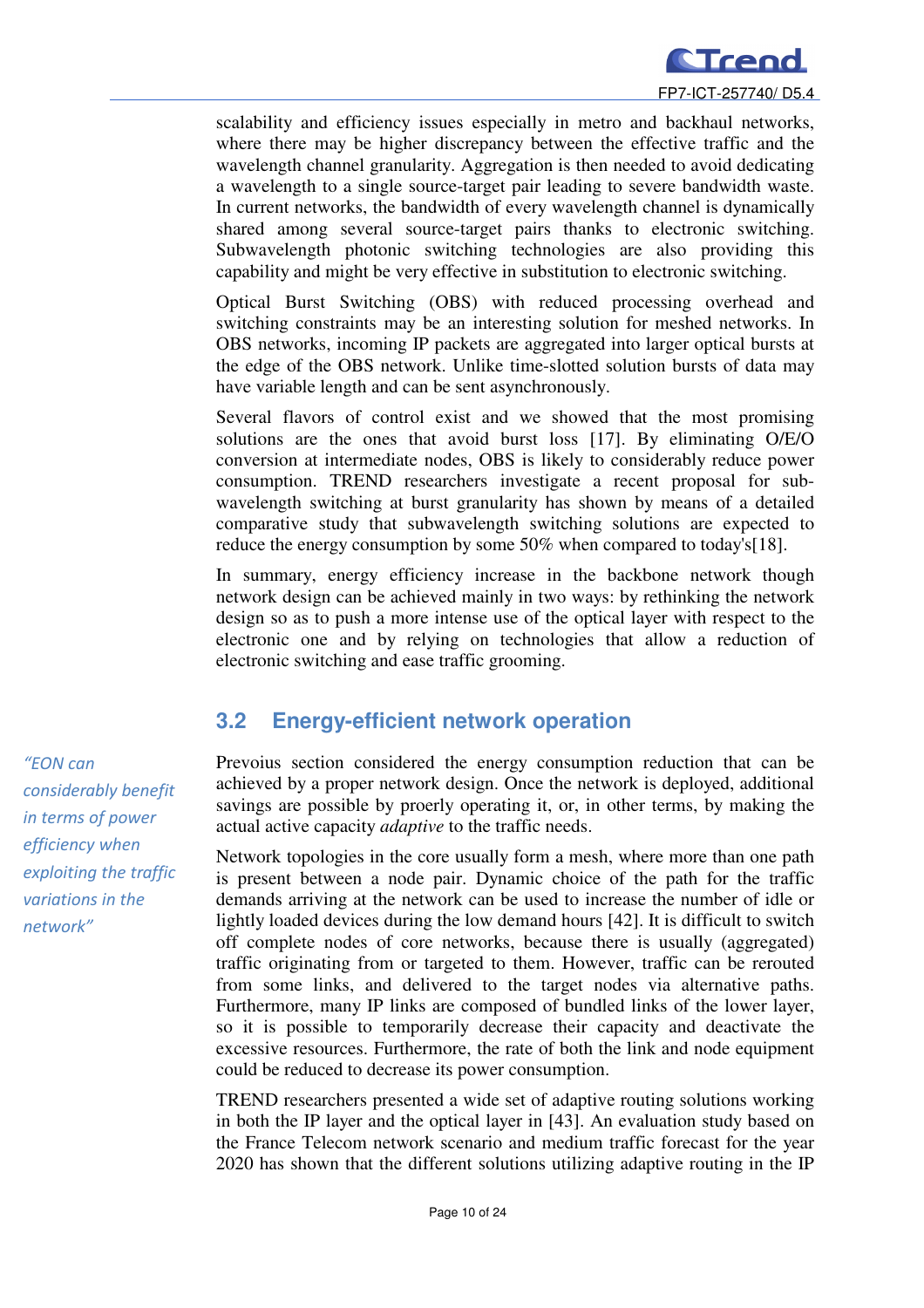

layer achieve comparable savings. 39-45% of energy consumed by line cards over a working day can be saved with respect to the static base network.

Furthermore, we compared these savings with the savings of a simple solution called Fixed Upper Fixed Lower (FUFL), where no dynamic routing is used, but only dynamics of traffic is utilized. FUFL achieves energy savings of 15% in the considered scenario. The smaller savings in comparison to the results obtained by the more sophisticated solutions are balanced by the simplicity of application of this distributed solution, as it requires only local knowledge to make decisions about activation or deactivation of resources.

*The percentage of energy savings achieved by the solutions in the optical layer (with respect to all devices targeted to be put into sleep mode) is similar or even higher*. However, the absolute values of the savings in kWh are much smaller than those in the IP layer, as optical line amplifiers consume significantly less power than the router line cards [14].

Recently, the concept of Elastic Optical Networking (EON), based on OFDM, for example, and coherent detection, has been introduced as a promising candidate for the operation of future optical transport networks. EON can bring significant advantages in terms of energy efficiency thanks to the variable lightpath capacity and the adaptive modulation formats. The finer granularity allows a better adjustment of the allocated capacity by expanding or contracting the channel bandwidth according to the actual user demand, whereas the adaptive modulation enables the choice of modulation format according to the demand and distance, thus minimizing the number of regenerations in the network. Furthermore, EON also improves the spectral efficiency and reduces the network blocking with respect to fixed-grid scenarios, which has also an impact on the energy efficiency of the network.

Studies in terms of energy efficiency for EON have been carried out by the TREND researchers, considering different network scenarios and conditions in [44] (i.e., different-sized network topologies, static and dynamic traffic operations, unprotected and protected networks, and different traffic loads). One of the main conclusions from the different studies is that EON can considerably benefit in terms of power efficiency when exploiting the traffic variations in the network. For instance, EON can specially benefit from novel protection schemes, proposed in [45], where the rate of the backup transponders is adapted to the current required bandwidth requirements to reduce the energy consumption*.* In conclusions, network operation can be made more energy efficient by dynamically adapting capacity (and, hence, consumption) to the traffic load. This can be done both at IP and at the optical layer, with savings that depend on the traffic aggregation levels and variability.

#### **3.3 Energy-efficient protection schemes**

A proper network operation requires the support of protection schemes, often based on a significant redundancy of devices that corresponds to large energy consumption. Some solutions, as those discussed in this section, should be adopted to reduce this consumption.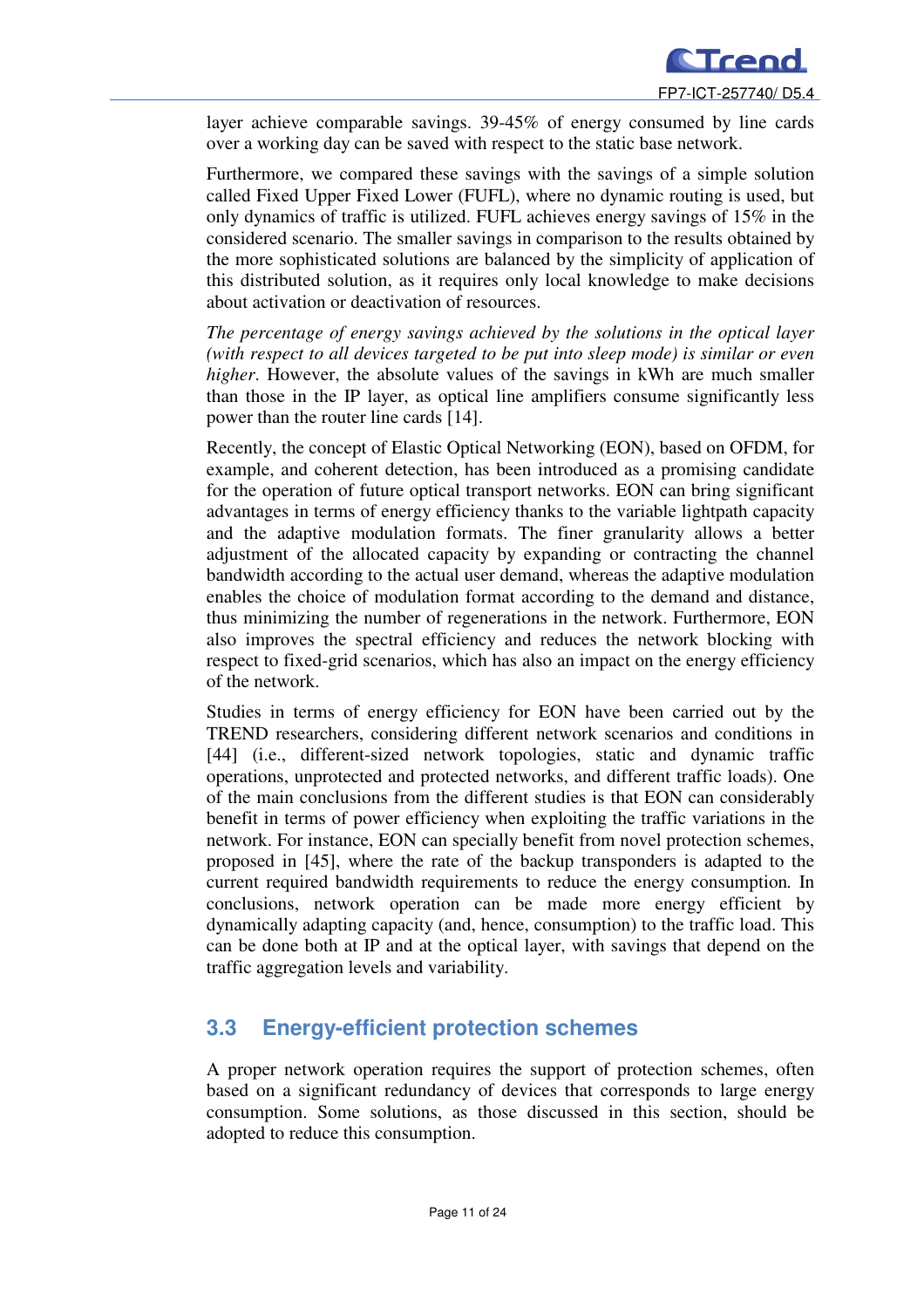

In long-haul optical networks, the most common and secure strategy to provide resilience is implementation of a dedicated path protection DP 1+1, scheme, where the data is duplicated and transmitted on two link-disjoint paths. This scheme requires the reservation of twice the spectral resources for working and protection paths, and the deployment of redundant transponders, which are simultaneously active and consuming power. However, in many cases clients may not require such a high level of reliability for their service. Accordingly, the heterogeneity of protection requirements requested by clients could be exploited to enhance the energy efficiency of the network with respect to the conventional DP 1+1. A differentiated quality of protection (Diff QoP) was proposed in [45] and evaluated for both fixed grid WDM and flexible grid OFDM-based EON. The provisioning of Diff QoP is based on the definition of different QoP classes corresponding to different protection levels: DP 1+1, DP 1:1, shared protection and best-effort protection.

In the study, different traffic load conditions with different percentages of QoP traffic classes have been evaluated corresponding to the predominance of different types of client: i) big corporations, ii) small- and medium-enterprises, and iii) intermediate scenario. *Energy savings up to 21% can be achieved with respect to DP 1+1 scheme*. Even though power savings can be obtained for all the different traffic conditions, the degree of power savings strongly depends on the transmission technology, total traffic, and distribution of traffic classes. Savings are more significant at high traffic load, and for scenarios with lower percentage of client demands requiring maximum protection [45].

In this context, considering that protection resources (i.e., WDM transponders, IP routers line cards, etc.) can be set into a low-power sleep-mode, high energy benefits can be obtained. In [46], a comparison between different protection strategies has been carried out from the power consumption point of view, by accomplishing a power-minimized network design. Dedicated vs. shared as well as link vs. path protection strategies have been compared, developing for each of the four scenarios an Integer Linear Programming based formulation aiming at minimizing the network power consumption. It has been found in [46] that up to about 60% of power savings, according to the protection strategy and traffic scenario, can be obtained by setting protection devices into sleep-mode, especially thanks to the possibility of saving large amounts of the power spent in IP routers. Moreover, it has been also found that, by employing sleep-mode for protection devices, it is possible to guarantee network resilience for a small (1–2%) additional power expenditure compared to non-resilient scenarios.

#### **3.4 Energy-efficient content distribution**

Some further energy consumption reduction can be achieved by taking into account the characteristics of the applications that generate most of the traffic. For content distribution services, caching can be deployed by the service provider with the objective of reducing consumption; when, instead, the traffic originates from the end users, as in P2P services, it is the application itself that should be made energy aware.

Recent studies [13] demonstrate that homes and organizations (i.e., end-hosts) are responsible for 75% of the overall Internet energy consumption.

"Energy savings up to 21% can be achieved with DiffQoP protection scheme"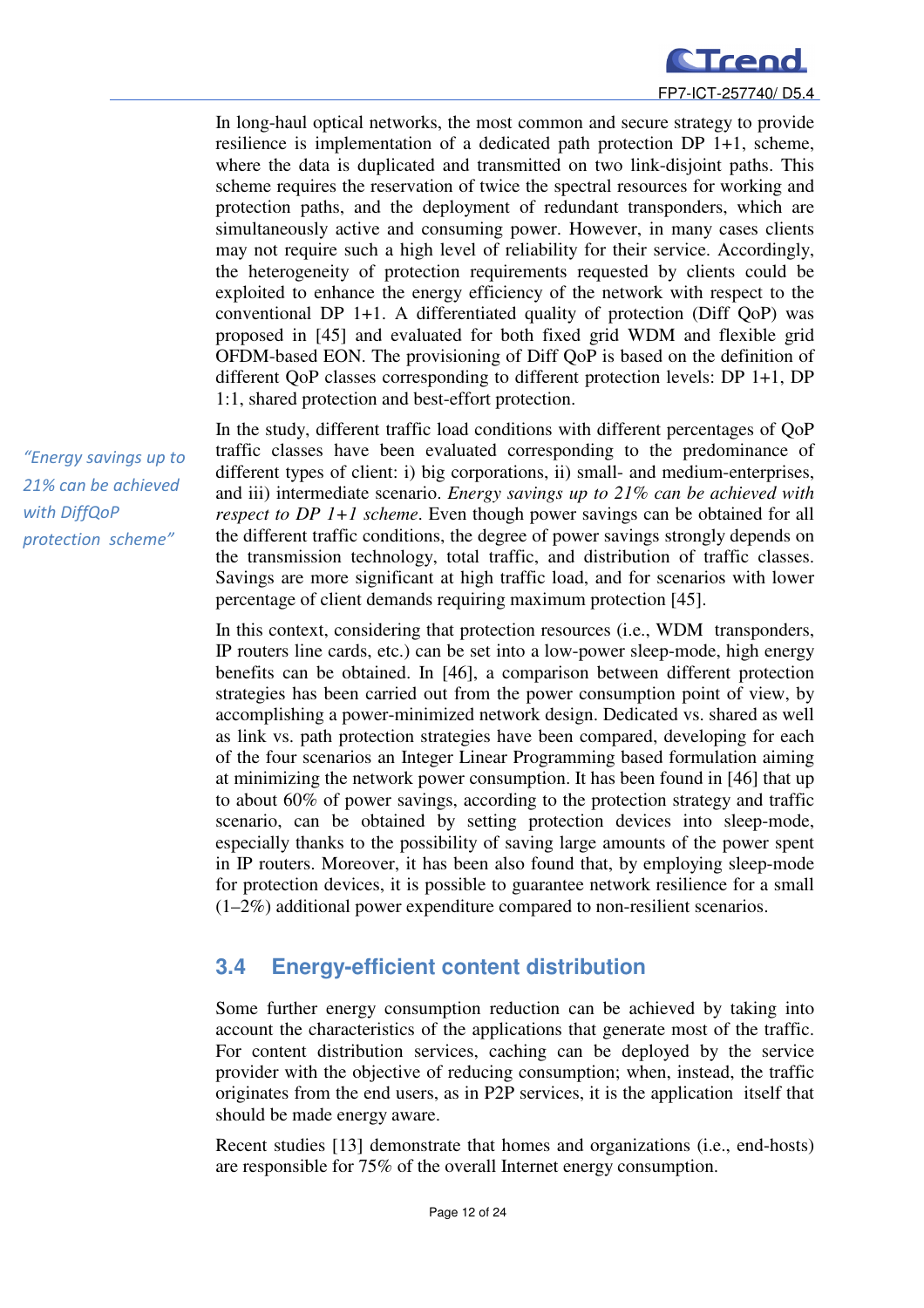

Existing multimedia file distribution services such as peer-to-peer (P2P) file sharing applications, one-click-hosting services, software releases, etc., represent a major fraction of the current Internet traffic [20] and this traffic volume is expected to grow even further in the future. Much of this traffic is multimedia in nature. As an example, Cisco estimates that the sum of all forms of videos will represent 86% of the global consumer traffic by 2016 [1]. Thus, file-sharing and content distribution services are responsible for a significant fraction of the overall energy consumption in the Internet and proper solutions to improve their efficiency are needed.

TREND researchers have considered the case of improving the energy efficiency of content distribution architectures managed by an Internet Service Provider (ISP) in [19]. The aim is to find the best locations in the ISP topology where to place the content requested by users from the Internet Peering Points (PPs) in order to minimize the energy consumption of the ISP infrastructure including transport, storage caches and servers.

The decision about where to store the content is taken on the basis of the energy consumption and the content popularity. In fact, very popular content is likely to be placed close to users to minimize the cost of transporting information inside the network. However, a tradeoff exists since the more the content is placed close to the users, the higher number of required replicas is. Results obtained over a realistic case study show that energy savings of more than 8% are achievable. These savings are obtained on the entire network of the ISP, ranging from the core to the access. Consequently, huge monetary savings are possible, corresponding to more than 750 k€ of saved money in one year. At the same time, a 18% reduction of the bandwidth required at the PP is possible.

For what concerns file-sharing applications, the majority of previous studies in the area have mainly focused on optimizing the performance, i.e., minimizing the download time [21]. However, those algorithms, designed to minimize the download time, are not optimal in terms of energy consumption. Performance of energy-efficient file distribution algorithms was analyzed in [22] by TREND researches. In particular, we propose to enhance the scheduling algorithm of the P2P content distribution so as to make it energy aware; an active peer should upload content so as to let other peers enter low consuming sleep modes.

The obtained results show that the proposed algorithms reduce the energy consumption in a file distribution process with respect to any centralized file distribution schemes (which are widely used). In particular, even in challenging heterogeneous or congested scenarios, the proposed collaborative P2P schemes achieve significant energy savings with respect to traditional centralized solutions. These savings range between 50% and two orders of magnitude, depending on the centralized scheme under consideration.

These results show that, besides the saving obtained through a proper network design and operation, some additional saving can be achieved when the characteristics of the applications using the network are taken into account. The actual effectiveness of these approaches depends of the considered scenario, however, it can be quite significant.

"Collaborative P2P schemes achieve significant energy savings with respect to largely used centralized file distribution systems"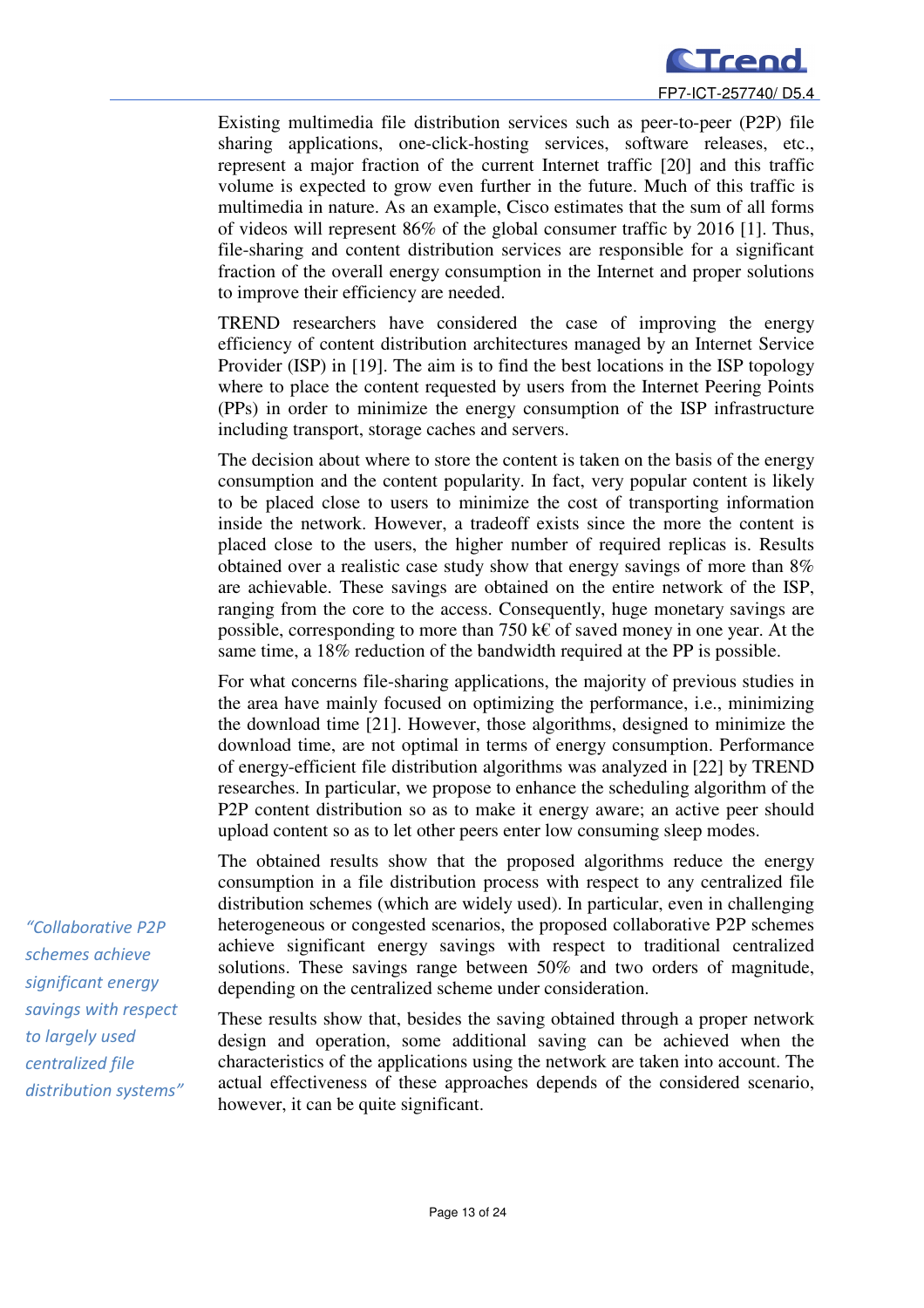

# **4. Energy-efficient data centers**

As previously mentioned, data centers consume huge amounts of energy. Indeed, the ever increasing demand for computing resources has led companies and resource providers to build large warehouse-sized data centers, which require a significant amount of power to be operated: 120 billion of kWh in the USA alone, as stated in the report published by the USA Environmental Protection Agency [24].

Many efforts have been devoted to the efficiency improvement of the physical infrastructure of the data centers. Indeed, only a fraction of the power that enters the data centers is actually used to support the workload, while a consistent amount of power is used by the facilities for power supply and distribution, and by the cooling infrastructure.

However, the physical efficiency is not enough to guarantee the overall efficiency of the data center that has to be also related to the computational efficiency, which, in its turn, depends on the workload distribution over the servers. A given load evenly distributed over a large number of servers that work at low utilization requires more energy than the same load groomed over a smaller number of servers that work at higher utilization.

This observation, combined with the possibilities offered by virtualization, has led to many approaches to consolidate load on as few servers as possible. The key issues are then the strategies to properly allocate virtual machines to servers, and the methods to face the possibility that servers, which work at high utilization, become overloaded due to fluctuations of the amount of resources requested by the running virtual machines.

To this end, TREND researchers have proposed a solution, called VMPlanner [23], to efficiently optimize the network power consumption in a cloud data center.

VMPlanner performs two main tasks: the virtual machines (VMs) placement inside the data center, and the traffic flow routing between the VMs. At the end of this procedure, as many network elements as possible are switched off while guaranteeing Quality of Service (QoS) constraints. The problem is formulated as an Integer Linear Problem and solved sub-optimally by decoupling in three different steps. In particular, first the VMs are grouped into sets that exchange a minimum amount of traffic. Then, as the second step, the VMs are mapped to the server infrastructure in order to minimize the traffic that is exchanged between the servers. Finally, the traffic generated by the VMs is routed in such a way that as many network elements as possible can be turned off*. Results demonstrate the efficiency and efficacy of the proposed solution, with up to 60% of saving achievable compared to a solution in which all the network devices are always powered on* [23].

The solution proposed in [25] [26] consists of delegating part of the VM placement decision processes to the servers, so that the allocation and migration strategies are implemented in a distributed fashion, with the contribution of all servers. The servers use only the local knowledge about their own load, and make simple probabilistic decisions about their availability to host a new virtual machine or the need to migrate some virtual machine to other servers. The

"Results demonstrate the efficiency and efficacy of the proposed solutions on energy-efficient data centers, with up to 60% of saving achievable compared to a solution in which all the network devices are always powered on"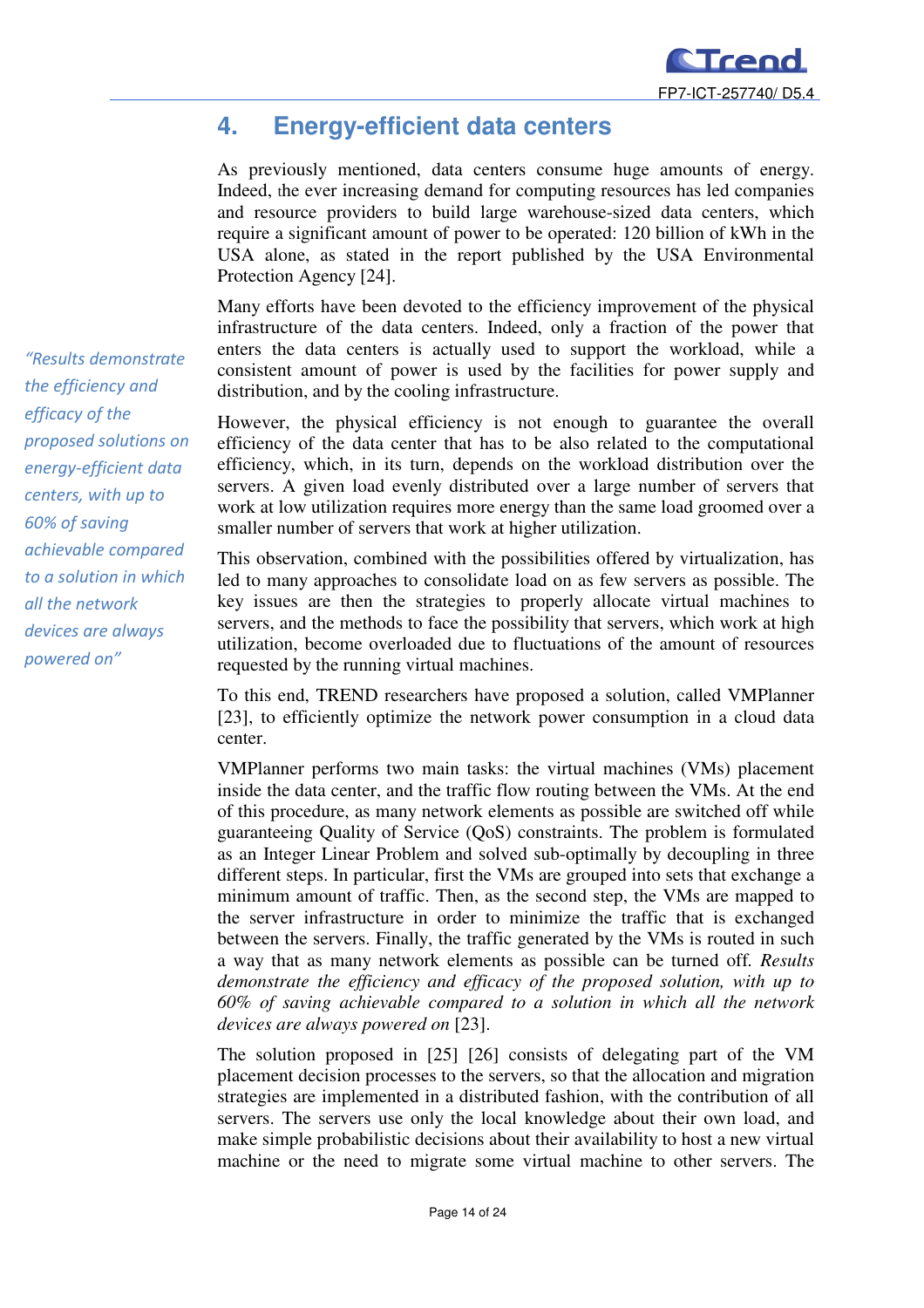

probability of accepting a new VM or migrating one depends on the server load, so that overload conditions can be avoided. By acting this way, the system, as a whole, naturally scales and adapts to the varying conditions. *The achieved energy saving depends on the workload profile varying over time and, thus, on the degree of server consolidation that can be achieved. Average daily saving is typically between 30 and 40%.* 

# **5. Energy-efficient wireless access networks**

Traditionally, up to a few years ago, energy efficiency aspects have been included in the wireless access networks design space only in the context of power control aimed at interference mitigation, and for the increase of the terminal battery lifetime. Energy consumption of network components has also, for a long time, not been considered an issue, neither in equipment design, nor in network planning and management. Wireless access networks have traditionally been designed targeting performance maximization at full load. Indeed, the full load working condition is the most critical and challenging one in terms of efficient use of the available resources, and, consequently, of capital expenditure. However, most of the time, networks work at low to medium load. This is especially true for wireless access networks in which the user aggregation level is very limited: cells cover limited areas in which users tend to exhibit similar behavior, so that the load profile presents large variations between peak and off-peak values, with long periods of low load, as shown in the figure below for the traffic measured on cells of an Italian mobile network in operation (Fig. 3).

"*Dynamic provisioning of wireless access network resources is crucial, to achieve energy-efficient operation*"



Fig. 3. Normalized traffic measured on cells of an Italian mobile operator in a cell of a business area (solid lines) and a cell of a consumer area (dashed lines).

While the network is often under-utilized, the access devices exhibit low degrees of load proportionality, i.e., the devices consume when idle almost the same (a fraction varying between 60 and 90%) of what they consume at full load. This has induced researchers to envision strategies for energy efficiency based on the idea of making the amount of active capacity (and, hence, consumption) adaptive to traffic needs. The research efforts in this field have taken two main directions. On the one hand, manufacturers are focusing on the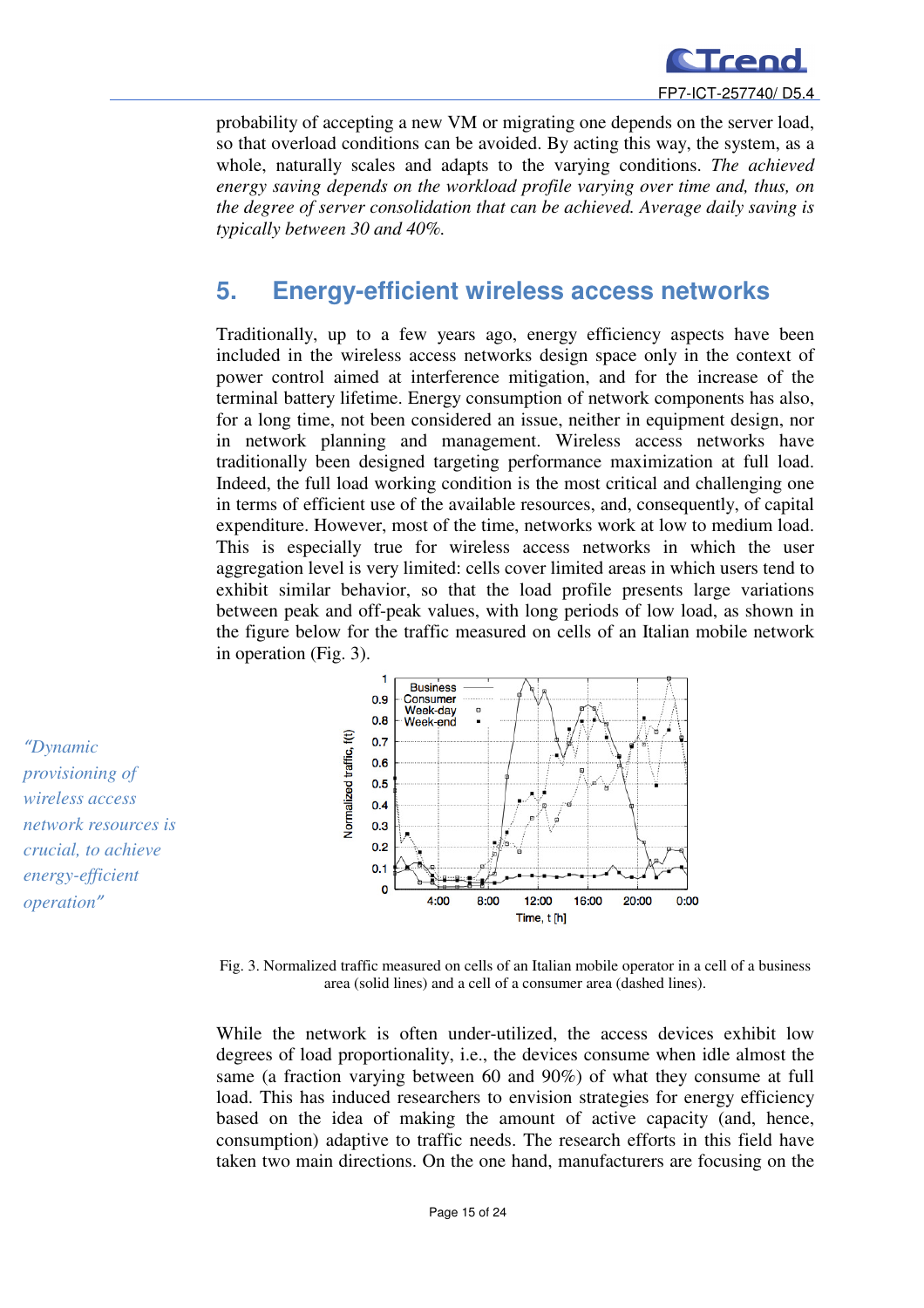

design of devices whose consumption is more load proportional; on the other hand, new network architectures are being proposed to make the network as a whole consume less and provide *resources on demand*, either through management of the devices of a given network, or through the interaction with other networks, in a heterogeneous scenario.

#### **5.1 Wireless network nodes management**

In order to provide resources on demand with the objective to improve energy efficiency, several solutions have been proposed, based on the use of low consumption sleep modes of access network devices . The idea is that devices enter sleep modes whenever the traffic is low, i.e., when capacity is redundant. The use of sleep modes for the devices corresponds to approximate at a slow timescale a load proportional behavior of the access network. TREND has devoted a large effort to the study and development of BS management schemes based on sleep modes, targeting energy efficiency.

Some activity focused on the development of centralized, distributed and pseudo-distributed control schemes [34] that can be implemented in an online and offline fashion, the trade-off typically being that larger saving can be achieved with dynamically reactive online approaches at the risk of some oscillation and possible misbehavior of the network. The considered scenarios include access points of WiFi networks [29][30][31] and base stations of cellular networks [32][33]. Some other work, instead of developing algorithms, focused on the evaluation of the potential achievable saving and relative bounds [34].

As a further case of resource-on-demand provisioning, cooperation among mobile network operators has been considered. In this case, resource-ondemand schemes apply to the resources of different operators providing connectivity on the same area. When traffic is low, the whole access infrastructure of one or more operators can be put to sleep, as far as the infrastructures that remain active can carry all the traffic, including the one roaming from other operators with their access network in sleep mode. Results show that this approach can lead to huge savings, whose actual value depends on many factors, such as the traffic profile and the relative size of the involved networks [35].

The results indicate that resource-on-demand approaches in the wireless access lead to significant saving, due to the high traffic variability between peak and off-peak time and the long duration of the low traffic periods.

#### **5.2 Access network architectures**

Important opportunities for energy efficiency derive from the innovation of access network architectures.

A very promising scenario is the one of heterogeneous networks, in which the coexistence of a few different access technologies in the same area allows the optimization of network performance with respect to several variables. This has

*"The results indicate that resource-ondemand approaches in the wireless access lead to significant saving, due to the high traffic variability between peak and off-peak time and the long duration of the low traffic periods"*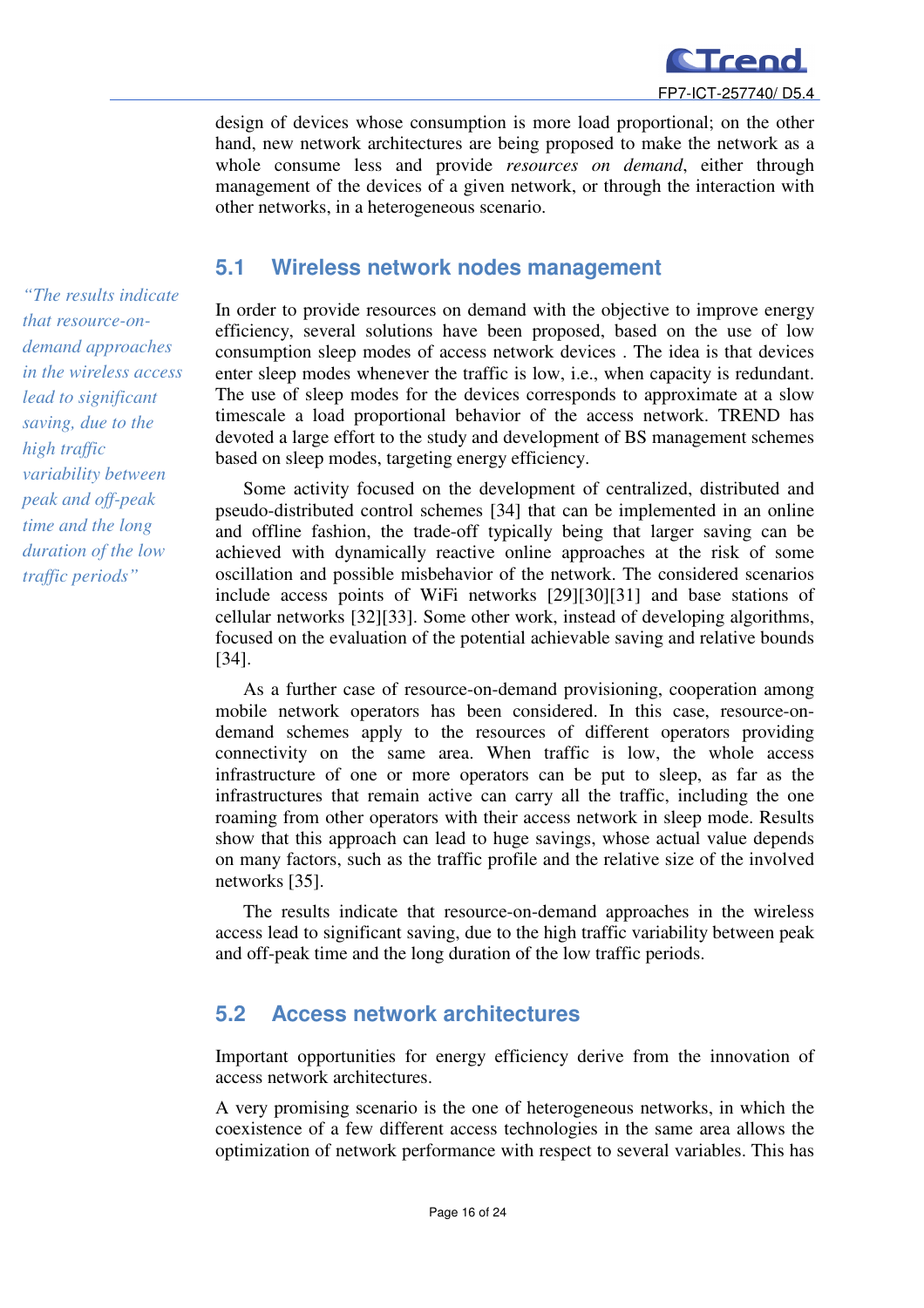

been seen often as an opportunity for what is called *offloading*, a technique that aims at improving the performance of the network at peak traffic by exploiting capacity provided by the various overlapping networks. For example, data traffic movement from the cellular network BSs to IEEE 802.11 hotspots is one of the key techniques through which mobile operators intend to cope with the increasing traffic demand in cellular networks. Beside performance optimization, the same approach can be used to save energy [27]. In this case, during low traffic periods, the diversity of available technologies is used in combination with grooming techniques and sleep modes: traffic is groomed and carried through one network while the alternate technology that becomes underutilized is put to sleep. Clearly, the use of these techniques requires the design of proper protocols and procedures to guarantee connectivity and provide quality of service during all phases on the connections [28].

#### **5.3 Saving energy on wireless transmission**

While network-level approaches are fundamental to save energy through resource-on-demand approaches, additional saving can be achieved with physical layer solutions. In the TREND framework, several solutions have been proposed for different technologies, they focus on different aspects of transmission, from power control [36], to retransmission protocols for reliability [37], to resource allocation strategies, topic that, with the increase of traffic and bandwidth demand, still remains the key issue in wireless access [38][39][40]. The results of the research developed in this context show that a careful redesign of all the aspects of transmission is effective and should integrate network-level approaches.

In addition, the fact that the same area is increasingly covered by different technologies that provide connectivity and capacity can be exploited very effectively. As an example, the possibility to use WiFi in support of WiMAX is considered in [41] and proves to be promising. This is particularly interesting having long term scenarios of the future networks in mind.

# **6. Energy-efficient optical access networks**

During last years, massive Passive Optical Network (PON) deployments with optical fiber closer to the customer premises are taking place worldwide. PONs are a cost-effective way in order to increase the broadband access speed to customers, thus pushing the use of the internet and information technology innovation, improving business efficiency and eventually increasing the Gross Domestic Product (GDP) of countries. A relevant characteristic of PON technologies is also their energy efficiency.

TREND identified several topics for enhancing the energy efficiency of PONs. First, a re-design of user premises equipment, both the Optical Network Terminals (ONT), and the Residential Gateway (RG), has been analyzed. Secondly, energy-aware PON dimensioning and optimization has also been studied for massive deployments, considering the access speed and Quality of Service (QoS).

"*Dynamic provisioning of wireless access network resources is crucial, to achieve energy-efficient operation*"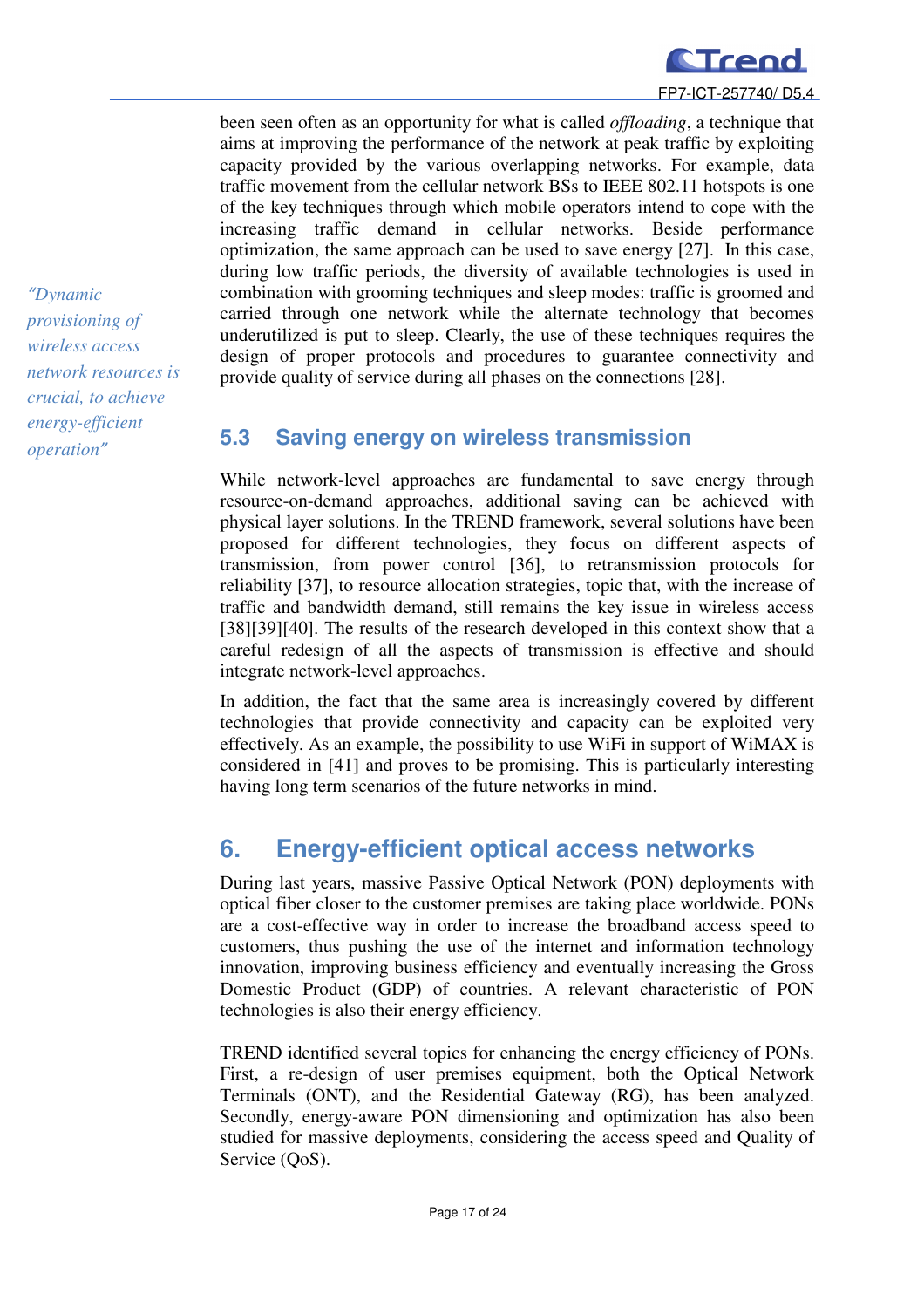

New ONT design with optimized components adapted to the service model, such as single-port or Small Form-factor Pluggable (SFP) ONTs, can achieve relevant energy savings in the user premises. Additionally, the simplification of the user network, by providing higher-layer functionalities from the operator network, can also significantly reduce the power consumption per user in PONs [7] [34] [35].

Energy-aware PON dimensioning can be very helpful for network operators, allowing them to optimize the investment from the service perspective. As the access speed is increasing, and also considering the challenges of fixedwireless convergence, migration to Next-Generation PONs in a cost-effective and energy efficient way can guarantee the massive adoption of ultra-high speed broadband access in countries as well as long-term energy sustainability of ICT [36] [37] [38].

# **7. TREND roadmap towards energy-efficient networks**

The different energy saving schemes proposed by the TREND researchers could lead to the (estimated) energy consumption reductions summarized in Fig. 3. These numbers are provided only as indications, since their relative impact on the global energy consumption picture depends on the combination of approaches in different network segments, on the consumption of the segment they address, and on the considered network scenario. We can however realistically claim that a large majority of the energy consumed by networks today can be saved by a clever combination of the proposed schemes, say 60 to 80%.

*"However, in spite of these very interesting predictions, on which most researchers in the field agree, and of the associated substantial monetary savings in operational expenditures due to the reduction of the operators' energy bills, the adoption of energy-efficient networking approaches is slow in operational networks".* 

|                                                                  |                         | <b>Content Distribution and Network</b><br>Management up to 71% |
|------------------------------------------------------------------|-------------------------|-----------------------------------------------------------------|
| Efficient design of intra-data center                            |                         |                                                                 |
| networks up to 60%                                               |                         | Content caching up to 8%                                        |
| Virtualisation and self-<br>organizing algorithm up to 40%       | Data centers<br>servers | File distribution up to 50%                                     |
|                                                                  |                         | Adaptive routing with sleep                                     |
| Protection based on sleep modes                                  |                         | mode up to 45%                                                  |
| up to $60\%$                                                     |                         | Optical bypass up to 50%                                        |
| Packet<br>Energy eff. pro-<br>(Aggregation)<br>tection up to 21% | <b>IP/MPLS</b>          | Energy awareness 10 to 30%                                      |
| <b>Metro / Backhaul</b>                                          | Core                    | EON up to 18 %                                                  |
| Sleep mode 15%                                                   |                         | Sub-wavelength photonic                                         |
| <b>WDM</b><br>SWPS up to 75%                                     | <b>WDM</b>              | switching (SWPS) up to 50%                                      |

Fig. 3. TREND energy consumption reduction roadmap. Source: [10][10]

However, in spite of these very interesting predictions, on which most researchers in the field agree, and of the associated substantial monetary savings in operational expenditures due to the reduction of the operators'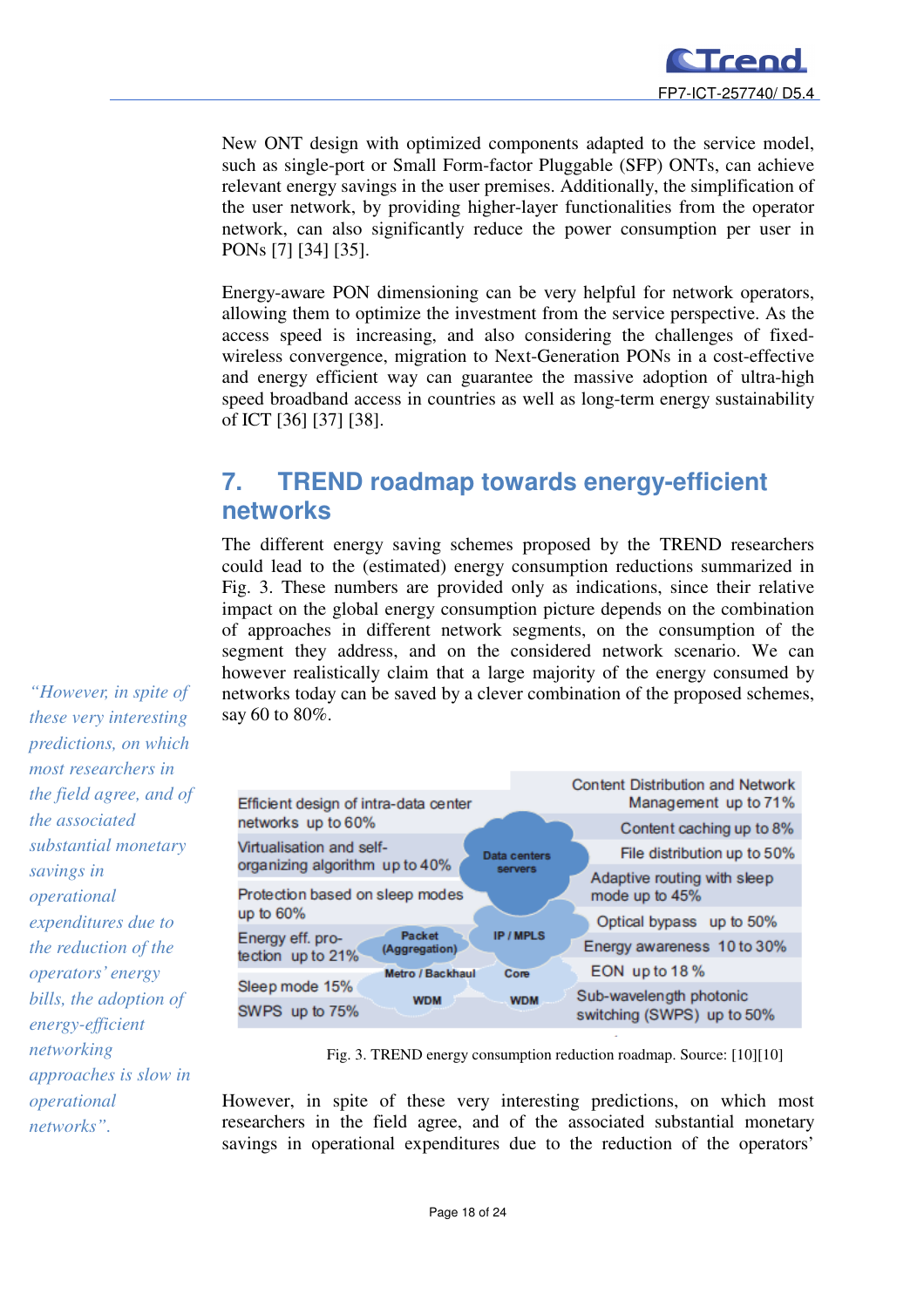

energy bills, the adoption of energy-efficient networking approaches is slow in operational networks.

Several aspects should be considered on the side of standardization bodies and regulation agencies to accelerate the uptake of energy-efficient networking approaches:

- Definition of standards for energy-efficient network operation (this is already in progress, with several groups working in this area, for example at ETSI and ITU; the publication of preliminary versions of these standards should happen rapidly, so that both manufacturers and operators can have clear indications about the paths to follow)
- Introduction of regulation to require manufacturers to publish reliable, complete, and standardized energy consumption data for their products (the fact that comparable data are presented to fully characterize the equipment energy consumption can be an important incentive for manufacturers to invest in energy-efficient options, which will give them a relevant competitive advantage, and for network operators, which can reliably estimate the monetary savings due to the reduction of their energy bill consequent to the adoption of the new equipment)
- Definition of an "energy star" scheme for network equipment and for networks (a simple ranking of the energy performance of networks and equipment can be very effective in orienting the preferences of customers sensitive to the energy and environmental issues)
- Introduction of incentives and regulations to reward energy-efficient network operators (several European countries already offer incentives for the replacement of older technologies with new, more energy efficient ones; they are considered an interesting support for technology replacement by operators; new approaches for the identification of the energy advantages of network management schemes should be introduced, in addition to those linked to new equipment)

From the point of view of researchers both in industry and academia, several topics in energy-efficient networking are interesting to tackle in the next few years:

- Definition of new energy-efficient architectures, which allow resource provisioning on demand (some work in this direction is in progress, for example with the BCG2 GreenTouch project proposal of separating the resources for coverage and signaling, from the data plane resources [])
- Development of equipment with better energy efficiency and switch on/off capabilities (this issue is on the agenda of most manufacturers, but an increased interest for the energy performance features of the equipment on the side of network operators could better motivate manufacturers and stimulate this area of research)
- Definition of resource management algorithms with positive effects on energy efficiency and minor sacrifices in QoS (much work has been done in this field, but much remains to be done, especially as regards the interaction of traffic flows with realistic characteristics – e.g. TCP

*"Cost savings generated by energy consumption reduction is already an incentive for network operators"*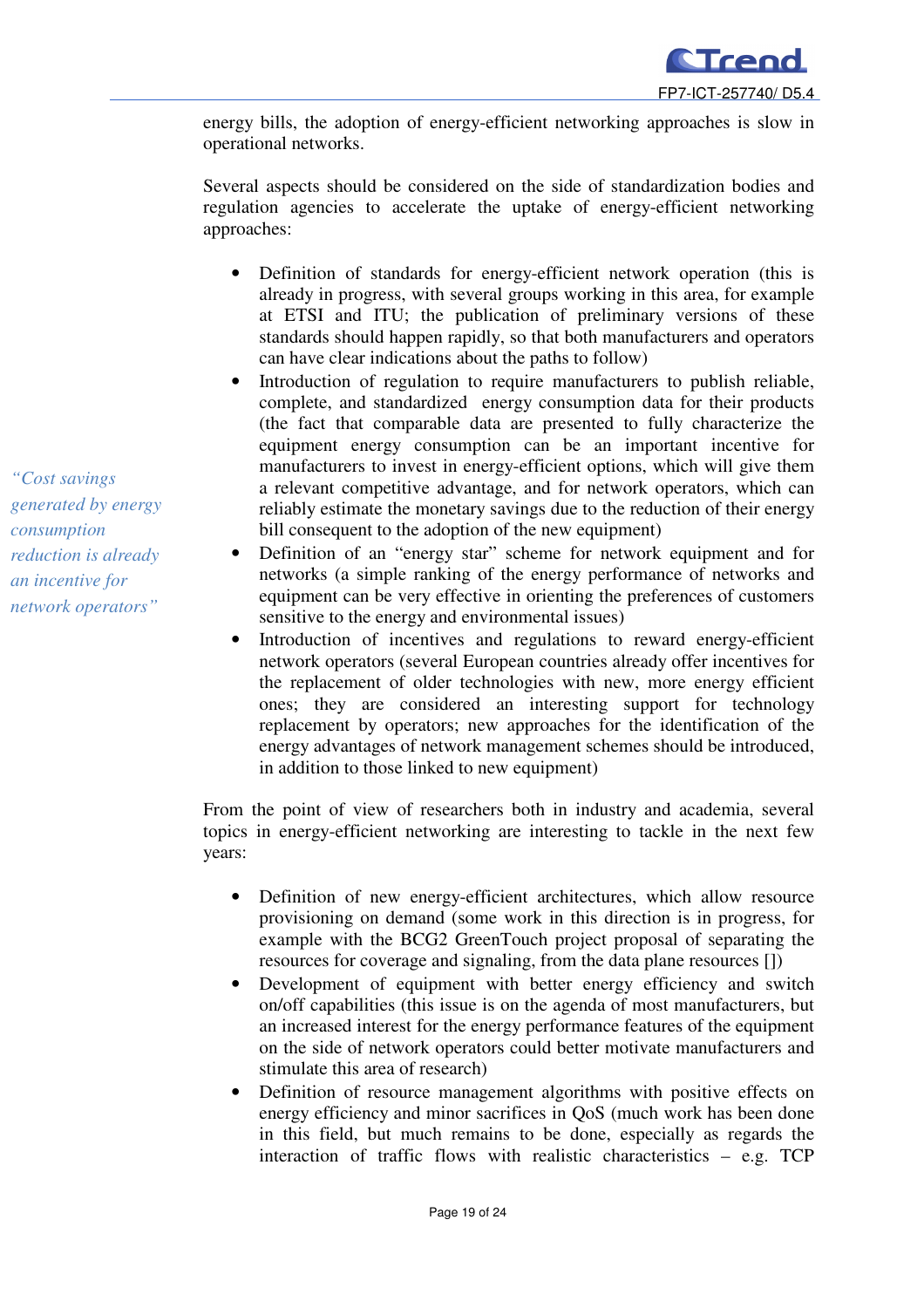

connections – with network controls for energy efficiency; the key objective in these efforts is the improvement of proportionality between traffic and energy within equipment, and within networks, even with nonproportional equipment)

- Careful computation of the overall energy saving resulting from the adoption of energy efficiency approaches in different sections of the network (accounting not only for the relative impact due to the different contribution to energy efficiency of the various network components, but also of the interplay among the adopted energy efficiency approaches)
- Identification of network contexts which can benefit from the exploitation of renewable energy sources for the network operation (some work in this area has recently started, but much effort is still necessary both from a theoretical and from and experimentation point of view, having in mind the utilization of renewables both in areas of new networking deployments, where the access to the power grid is typically problematic, and in areas where networks have been in operation for over a century and the power grid is ubiquitous and reliable)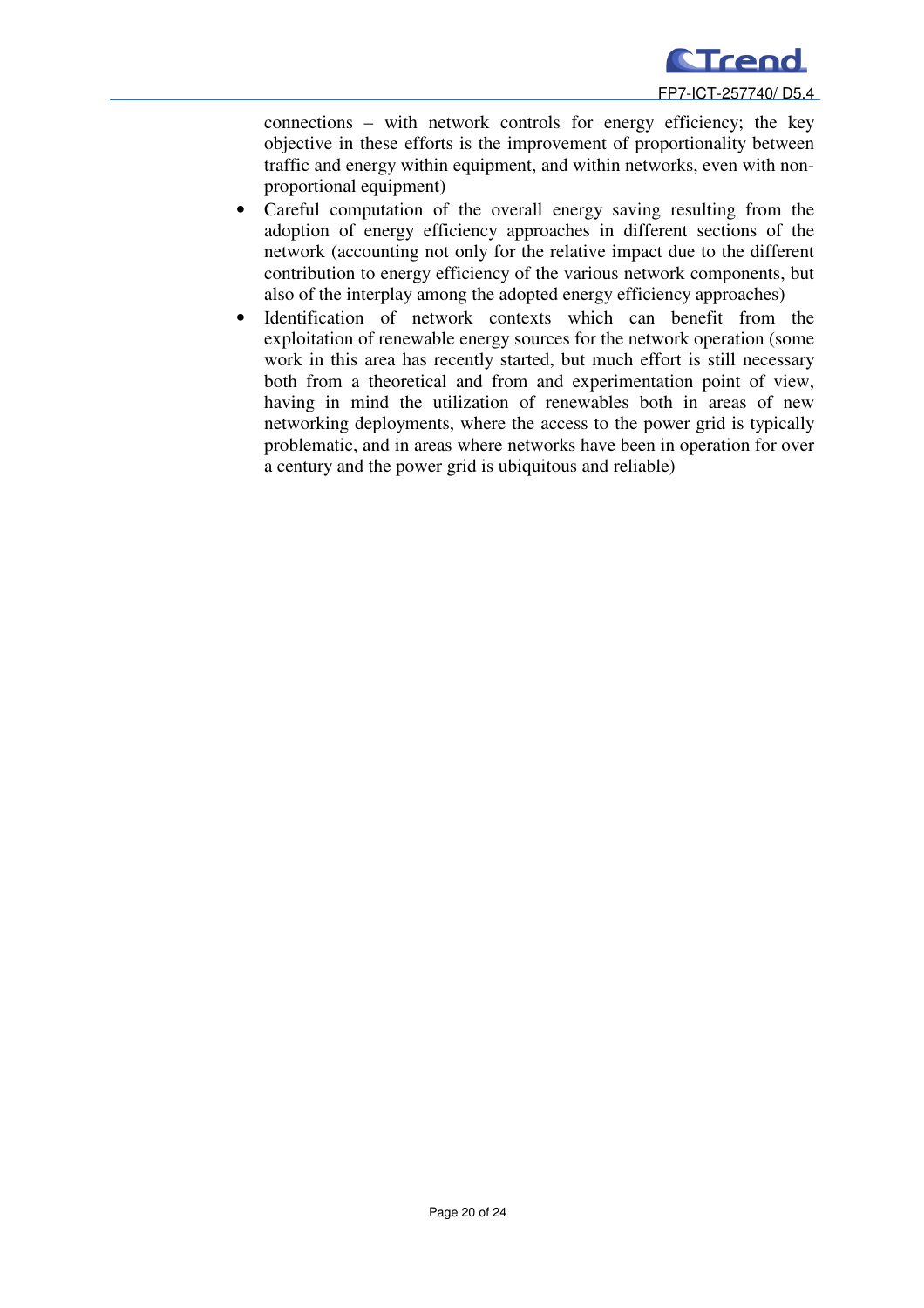

# **References**

- [1] "Cisco visual networking index: Forecast and methodology, 2011- 2016," 2012.
- [2] FP7 EARTH (Energy Aware Radio and Network Technologies) project: https://www.ictearth.eu/
- [3] FP/ TREND (Towards Real Energy-efficient Network Design) http://www.fp7-trend.eu/
- [4] S. Lambert, W. Van Heddeghem, W. Vereecken, B. Lannoo, D. Colle , M. Pickavet, *"Worldwide electricity consumption of communication networks",* Optics Express, Vol. 20, No. 26, December 2012
- [5] M. Pickavet, W. Vereecken, S. Demeyer, P. Audenaert, B. Vermeulen, C. Develder, D. Colle, B. Dhoedt, and P. Demeester, *"Worldwide energy needs for ICT: the rise of poweraware networking"* in "2nd International Symposium on Advanced Networks and Telecommunication Systems, 2008. ANTS '08.", December 2008.
- [6] M. Webb, *"Smart 2020: enabling the low carbon economy in the information age"* The Climate Group (2008).
- [7] J. Malmodin, A. Moberg, D. Lundn, G. Finnveden, and N. Lvehagen, *"Greenhouse gas emissions and operational electricity use in the ICT and entertainment & media sectors"* J. Ind. Ecol. 14, 770–790 (2010).
- [8] "*Global energy statistical yearbook 2012"* Enerdata (2012). http://yearbook.enerdata.net/world-electricity-production-map-graph-and-data.html.
- [9] ITU Report on Measuring the Information Society. 2012
- [10] E. Le Rouzic, R. Indre, L. Chiaraviglio, F. Musumeci, A. Pattavina, J. López Vizcaíno, Y. Ye, W. Van Heddeghem, A. Bianco, E. Bonetto, M. Meo, F. Jiménez, F. Idzikowski, R. Cuevas, *TREND Big Picture on Energy-Efficient Backbone Networks*, 24th Tyrrhenian International Workshop on Digital Communications (TIWDC'13), Genoa, Italy, September 2013.
- [11] E. Le Rouzic, E. Bonetto, L. Chiaraviglio, F. Giroire, F. Idzikowski, F. Jiménez, C. Lange (DT), J. Montalvo, F. Musumeci, I. Tahiri, A. Valenti, W. Van Heddeghem, Y. Ye, A. Bianco, A. Pattavina, *TREND towards more energy-efficient optical networks*, Optical Network Design and Modelling, Invited, Brest, France, April 2013.
- [12] J. Koomey, "Growth in Data center electricity use 2005 to 2010," Oakland, CA: Analytics Press. August 2011. http://www.analyticspress.com/datacenters.html
- [13] C. Lange, D. Kosiankowski, R. Weidmann, and A. Gladisch, "Energy consumption of telecommunication networks and related improvement options," IEEE J. Sel. Top. in Quantum Electronics, vol. 17, no. 2, pp. 285–295, 2011.
- [14] W. Van Heddeghem et al., "Power consumption modeling in optical multilayer networks," Phot. Net. Comm., vol. 24, no. 2, pp. 86–102, Oct. 2012.
- [15] W. Van Heddeghem et al., "Power Consumption Evaluation of Circuit- Switched Versus Packet-Switched Optical Backbone etworks," submitted to OnlineGreenComm 2013.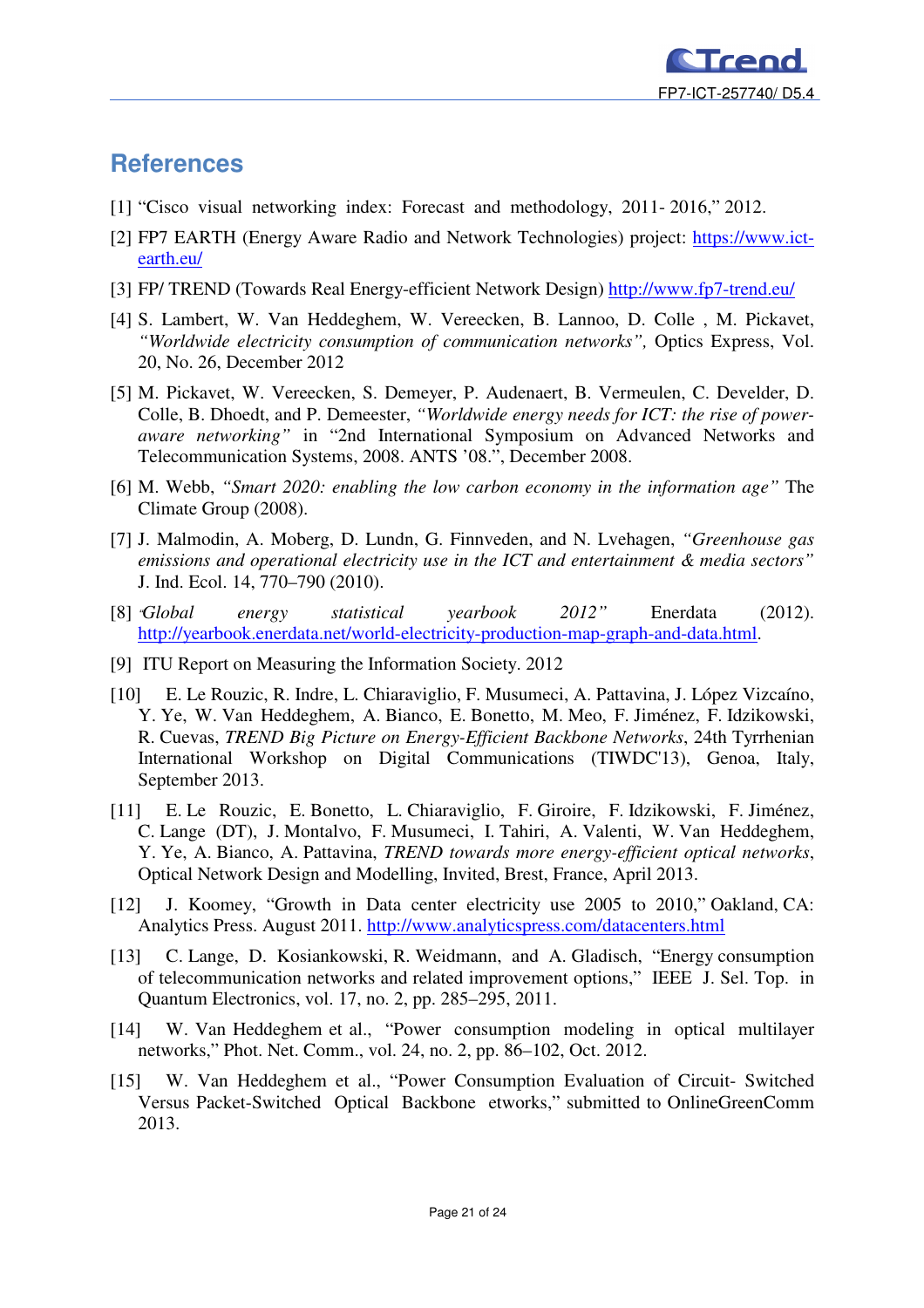

- [16] A. Bianco, E. Bonetto, and A. Ahmad, "Energy awareness in the design of optical core networks," in Proc. OFC 2013.
- [17] E. Bonetto, A. Triki, E. Le Rouzic, B. Arzur, and P. Gavignet, "Circuit switching and time-domain optical sub-wavelength switching technologies: Evaluations on the power consumption," in Proc. SoftCOM 2012.
- [18] D. Cuda, R.-M. Indre, E. Le Rouzic, and J. Roberts, "Building a lowenergy transparent optical wide area network with "multipaths"," J. of Optical Communications and Networking, vol. 5, no. 1, pp. 56-67, Jan.2013.
- [19] R. Modrzejewski et al., "Energy efficient content distribution in an ISP network," accepted for Globecom 2013.
- [20] C. Gkantsidis, T. Karagiannis, and M. Vojnovi!, "Planet scale software updates," in ACM SIGCOMM, 2006.
- [21] T. Langner, C. Schindelhauer, and A. Souza, "Optimal file-distribution in heterogeneous and asymmetric storage networks," in Proc. SOFSEM 2011.
- [22] K. Verma, G. Rizzo, A. Fernández Anta, R. Cuevas and A. Azcorra, "Greening the internet: energy-optimal file distribution," in Proc. NCA 2012.
- [23] W. Fang, X. Liang, S. Li, L. Chiaraviglio, and N. Xiong, "VMPlanner: optimizing virtual machine placement and traffic flow routing to reduce network power costs in cloud data centers," J. Computer Network, vol. 57, no. 1, pp. 179–196, Jan. 2013.
- [24] U.S. Environmental Protection Agency, "Report to Congress on Server and Data Center Energy Efficiency," Public Law 109-431, ug. 2007. http://www.energystar.gov/ia/partners/prod\_development/downloads/EP A\_Datacenter\_Report\_Congress\_Final1.pdf
- [25] C. Mastroianni, M. Meo, and G. Papuzzo, "Analysis of a self-organizing algorithm for energy saving in data centers," in Proc. HPPAC, 2013.
- [26] R. Giordanelli, C. Mastroianni, M. Meo, G. Papuzzo, A. Roscetti, Saving energy in Data Centers, CNR Technical Report. January 2013. http://www.icar.cnr.it/tr/2013/01
- [27] W. Vereecken, I. Haratcherev, M. Deruyck, W. Joseph, M. Pickavet, L. Martens, P. Demeester, "The Effect of Variable Wake Up Time on the Utilization of Sleep Modes in Femtocell Mobile Access Networks," Wireless On-demand Network Systems and Services (WONS), 2012 9th Annual Conference on , No. 9-11 Jan 2012, pp. 63-66, Courmayeur, Italy, January 2012.
- [28] F. Ganji, L. Budzisz, A. Wolisz, "Assessment of the Power Saving Potential in Dense Enterprise WLANs", 24th annual IEEE Symposium on Personal, Indoor and Mobile Radio Communications (PIMRC'13), pp. 2835 – 2840, London, Great Britain, September 2013.
- [29] A. P. Couto da Silva, M. Meo, M. Ajmone Marsan, "Energy-Performance Trade-off in Dense WLANs: a Queuing Study", Elsevier Computer Networks, Vol. 56, No. 10, pp. 2522–2537, Elsevier Computer Networks, June 2012.
- [30] A. Conte, A. Feki, L. Chiaraviglio, D. Ciullo, M. Meo, M. Ajmone Marsan, "Cell Wilting and Blossoming for Energy Efficiency", IEEE Wireless Communications Magazine, Vol. 18, No. 5, pp. 50-57, IEEE Communications Society, October 2011
- [31] B. Rengarajan, G. Rizzo, M. Ajmone Marsan, "Bounds on QoS-Constrained Energy Savings in Cellular Access Networks with Sleep Modes," The 23rd International Teletraffic Congress (ITC 2011), San Francisco, USA, September 2011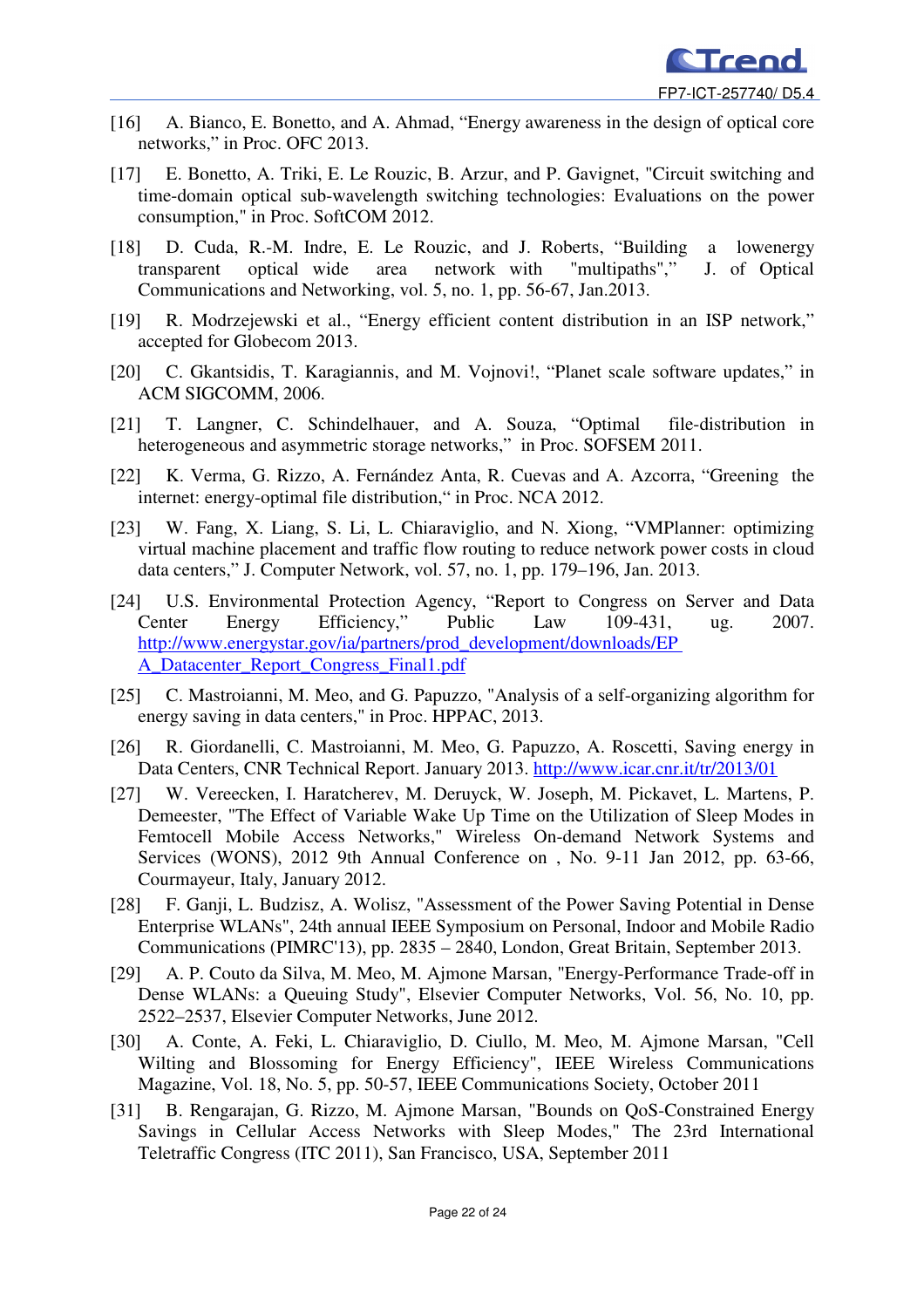- [32] G. Koutitas, A. Karousos, L. Tassiulas, 'Deployment Strategies and Energy Efficiency of Cellular Networks', IEEE Transactions on Wireless Communications, vol. 7, no.11, pp. 2252-2563, 2012
- [33] M. Ajmone Marsan, M. Meo, "Energy efficient wireless Internet access with cooperative cellular networks," Computer Networks Journal, Special Issue: Wireless for the Future Internet, Vol. 55, No. 2, February 2011
- [34] S. Wiethölter, M. Emmelmann, R. Andersson, A. Wolisz, "Performance evaluation of selection schemes for offloading traffic to IEEE 802.11 hotspots", IEEE ICC 2012 - Wireless Networks Symposium, Ottawa, Canada, June 2012.
- [35] R. Khalili, N. Gast, M. Popovic, J. Le Boudec, "MPTCP Is Not Pareto-Optimal: Performance Issues and a Possible Solution", IEEE/ACM Trancation of Networking, vol 21., no. 5, 2012.
- [36] A. Zappone, G. Alfano, S. Buzzi, M. Meo, "Distributed energy-aware resource allocation in multi-antenna multi-carrier interference networks with statistical CSI", EURASIP Journal on Wireless Communications and Networking, Vol. 2013, to be published
- [37] A. Lombardo, C. Panarello, G. Schembra, "Analytically Evaluating the Impact of Wireless Channel Behavior on an Energy-Efficient Rate-Controlled Video Transmission System", SustainIT 2013, October 2013
- [38] A. Zappone and E. Jorswieck, "Resource Allocation in Amplify-and-Forward Relay-Assisted DS/CDMA Channels," IEEE Transactions on Wireless Communications, Vol. 11, pp. 1271-1276, April 2012
- [39] L. Venturino, C. Risi, A. Zappone, S. Buzzi, "Energy efficient coordinated user scheduling and power control in downlink multicell ofdma networks", Proceedings of PIMRC 2013, pp. 1 - 5, September 2013
- [40] A. Zappone, G. Alfano, S. Buzzi, and M. Meo, "Energy-Efficient Non- cooperative Resource Allocation in Multi-Cell OFDMA Systems with Multiple Base Station Antennas", IEEE Online Green Communications Conference, Greencom 2011, September 26-29, 2011.
- [41] S. Wiethölter, M. Emmelmann, R. Andersson, and A. Wolisz, "On the analysis of WiFi communication and WiMAX network entry over single radios", in the Proc. of CONWIRE workshop (co-located with IEEE ICC conference), Ottawa, Canada, June 2012.
- [42] F. Idzikowski, S. Orlowski, C. Raack, H. Woesner, and A. Wolisz, "Dynamic routing at different layers in IP-over-WDM networks Maximizing energy savings," Optical Switching and Networking, Special Issue on Green Comm., vol. 8, no. 3, pp. 181–200, July 2011.
- [43] F. Idzikowski, E. Bonetto, L. Chiaraviglio, A. Cianfrani, A. Coiro, R. Duque, F. Jiménez, E. Le Rouzic, F. Musumeci, W. Van Heddeghem, J. López Vizcaíno, Y. Ye, TREND in Energy-Aware Adaptive Routing Solutions, IEEE Communications Magazine, November 2013.
- [44] J. López Vizcaíno et al., Green Networking and Communications: ICT for Sustainability, chapter on "Energy efficiency improvement with the innovative flexiblegrid optical transport network," Auerbach Publications, CRC Press, Taylor & Francis Group, USA, in press.